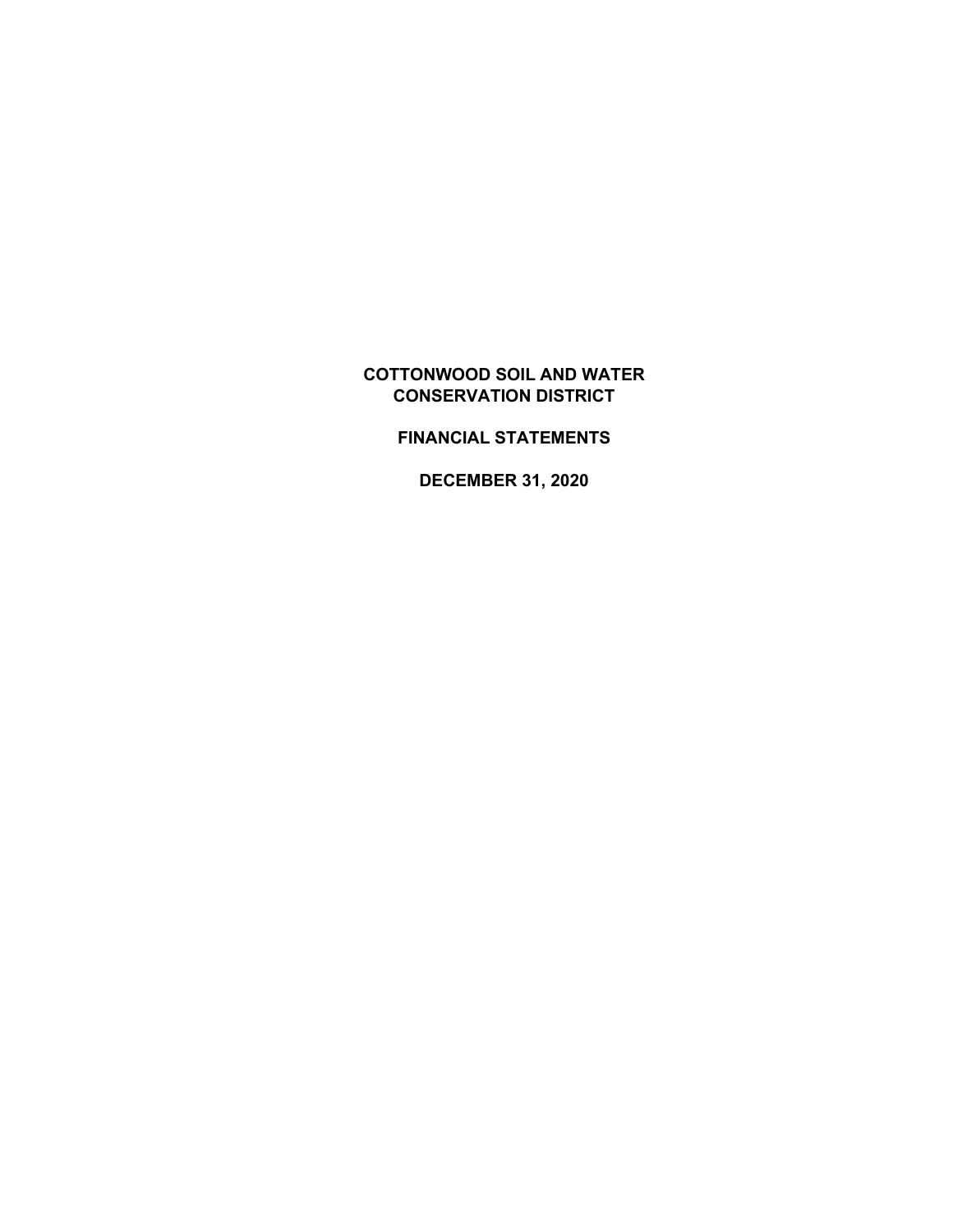# **COTTONWOOD SOIL AND WATER CONSERVATION DISTRICT TABLE OF CONTENTS FOR THE YEAR ENDED DECEMBER 31, 2020**

| <b>FINANCIAL SECTION</b>                                                                                   | Page           |
|------------------------------------------------------------------------------------------------------------|----------------|
| Independent Auditor's Report                                                                               | $\mathbf 1$    |
| <b>BASIC FINANCIAL STATEMENTS</b>                                                                          |                |
| Statement of Net Position and Governmental Fund Balance Sheet                                              | 3              |
| Statement of Activities and Governmental Fund Revenues,<br><b>Expenditures and Changes in Fund Balance</b> | $\overline{4}$ |
| Notes to the Financial Statements                                                                          | 5              |
| <b>REQUIRED SUPPLEMENTARY INFORMATION</b>                                                                  |                |
| Budgetary Comparison Schedule, Budget and Actual, General Fund                                             | 19             |
| <b>Schedule of Contributions</b>                                                                           | 20             |
| Schedule of Proportionate Share of Net Pension Liability                                                   | 20             |
| Notes to the Required Supplementary Information - General Employee<br><b>Retirement Fund</b>               | 21             |
| <b>ADDITIONAL REPORTS</b>                                                                                  |                |
| Minnesota Legal Compliance                                                                                 | 23             |
| <b>Report on Internal Control</b>                                                                          | 24             |
| Schedule of Findings and Responses                                                                         | 26             |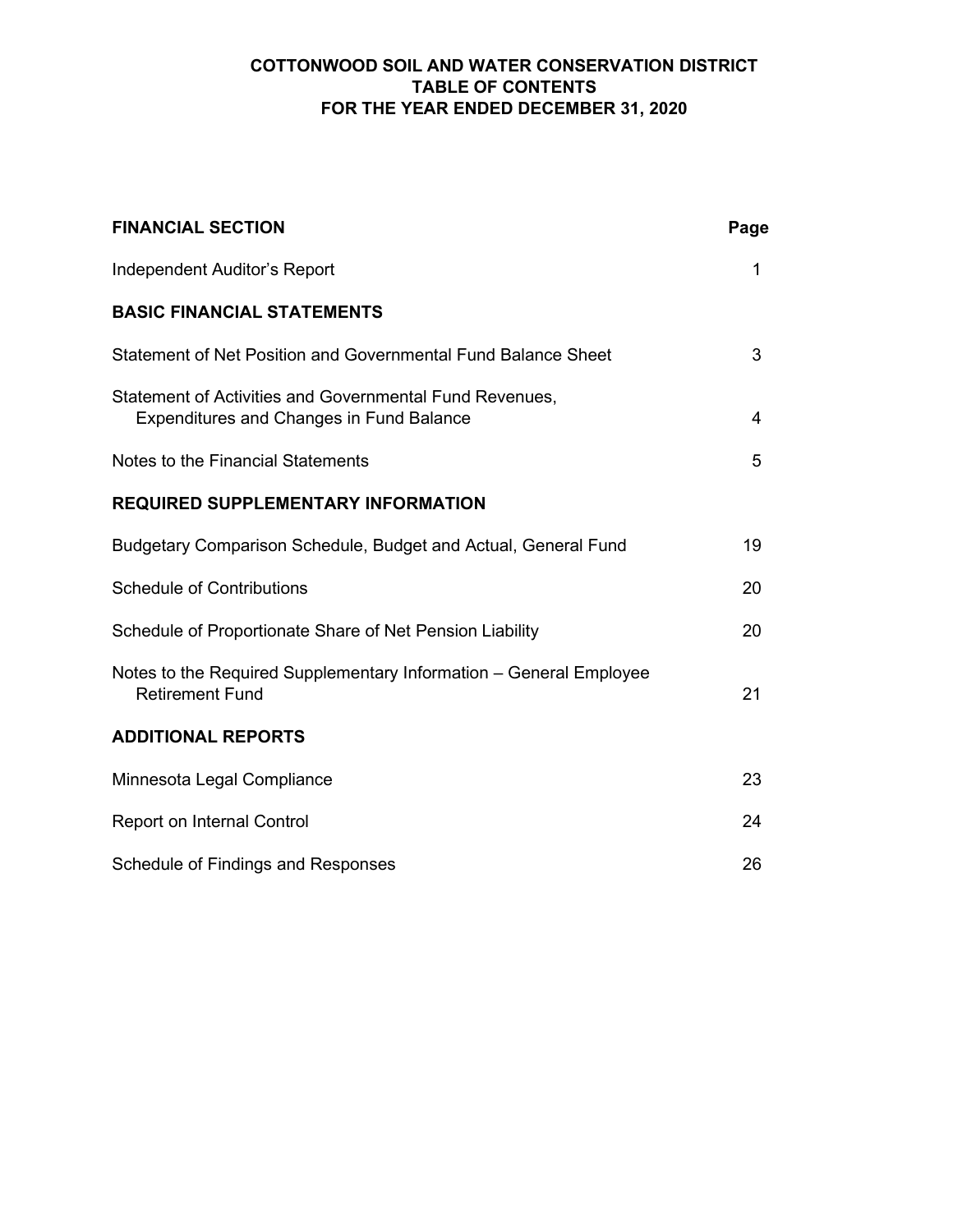**PETERSON COMPANY LTD.**<br>CERTIFIED PUBLIC ACCOUNTANTS 570 Cherry Drive | Waconia, Minnesota 55387 952.442.4408 | Fax: 952.442.2211 [| www.pclcpas.com](http://www.pclcpas.com/)

## **INDEPENDENT AUDITOR'S REPORT**

To the Board of Supervisors Cottonwood Soil and Water Conservation District Windom, Minnesota

### **Report on the Financial Statements**

We have audited the accompanying financial statements of the governmental activities and the general fund of Cottonwood Soil and Water Conservation District, as of and for the year ended December 31, 2020, and the related notes to the financial statements, which collectively comprise Cottonwood Soil and Water Conservation District's basic financial statements as listed in the table of contents.

### **Management's Responsibility for the Financial Statements**

Cottonwood Soil and Water Conservation District's management is responsible for the preparation and fair presentation of these financial statements in accordance with accounting principles generally accepted in the United States of America; this includes the design, implementation, and maintenance of internal control relevant to the preparation and fair presentation of financial statements that are free from material misstatement, whether due to fraud or error.

### **Auditor's Responsibility**

Our responsibility is to express opinions on these financial statements based on our audit. We conducted our audit in accordance with auditing standards generally accepted in the United States of America and the standards applicable to financial audits contained in *Government Auditing Standards,* issued by the Comptroller General of the United States. Those standards require that we plan and perform the audit to obtain reasonable assurance about whether the financial statements are free from material misstatement.

An audit involves performing procedures to obtain audit evidence about the amounts and disclosures in the financial statements. The procedures selected depend on the auditor's judgment, including the assessment of the risks of material misstatement of the financial statements, whether due to fraud or error. In making those risk assessments, the auditor considers internal control relevant to the entity's preparation and fair presentation of the financial statements in order to design audit procedures that are appropriate in the circumstances, but not for the purpose of expressing an opinion on the effectiveness of the entity's internal control. Accordingly, we express no such opinion. An audit also includes evaluating the appropriateness of accounting policies used and the reasonableness of significant accounting estimates made by management, as well as evaluating the overall presentation of the financial statements.

We believe that the audit evidence we have obtained is sufficient and appropriate to provide a basis for our audit opinions.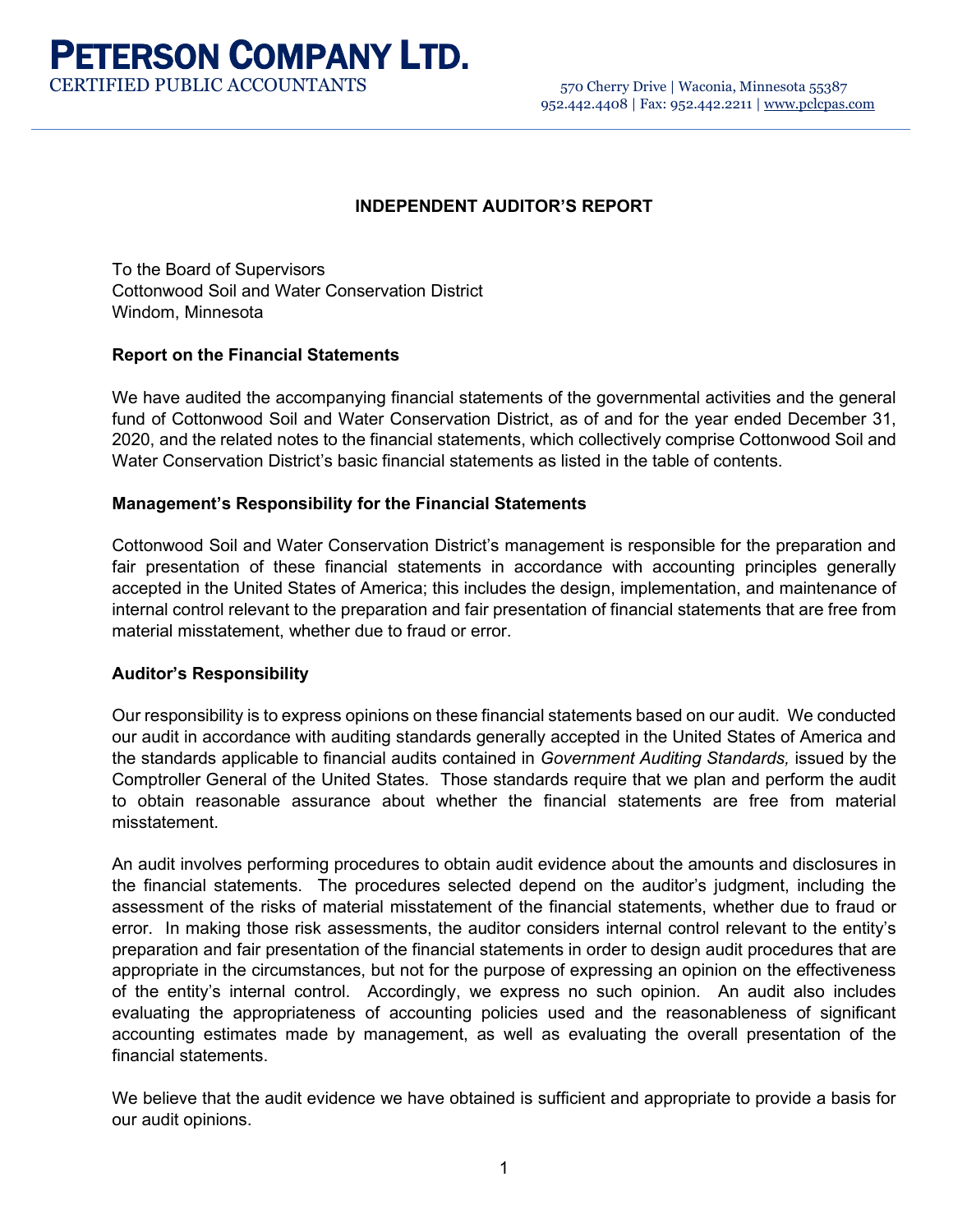# **Opinion**

In our opinion, the financial statements referred to above present fairly, in all material respects, the respective financial position of the governmental activities and the general fund of Cottonwood Soil and Water Conservation District as of December 31, 2020, and the respective changes in financial position for the year then ended in accordance with accounting principles generally accepted in the United States of America.

## **Other Matters**

### *Required Supplementary Information*

Management has omitted the management's discussion and analysis that accounting principles generally accepted in the United States of America require to be presented to supplement the basic financial statements. Such missing information, although not a part of the basic financial statements, is required by the Governmental Accounting Standards Board who considers it to be an essential part of financial reporting for placing the basic financial statements in an appropriate operational, economic, or historical context. Our opinion on the basic financial statements is not affected by this missing information.

Accounting principles generally accepted in the United States of America require that the budgetary comparison schedule on page 19 and defined benefit pension plan schedules on page 20 be presented to supplement the basic financial statements. Such information, although not a part of the basic financial statements, is required by the Governmental Accounting Standards Board who considers it to be an essential part of financial reporting for placing the basic financial statements in an appropriate operational, economic, or historical context. We have applied certain limited procedures to the required supplementary information in accordance with auditing standards generally accepted in the United States of America, which consisted of inquiries of management about the methods of preparing the information and comparing the information for consistency with management's responses to our inquiries, the basic financial statements, and other knowledge we obtained during our audit of the basic financial statements. We do not express an opinion or provide any assurance on the information because the limited procedures do not provide us with sufficient evidence to express an opinion or provide any assurance.

## **Other Reporting Required by** *Government Auditing Standards*

In accordance with *Government Auditing Standards*, we have also issued our report dated November 24, 2021, on our consideration of the Cottonwood Soil and Water Conservation District's internal control over financial reporting and on our tests of its compliance with certain provisions of laws, regulations, contracts, and grant agreements and other matters. The purpose of that report is to describe the scope of our testing of internal control over financial reporting and compliance and the results of that testing, and not to provide an opinion on the effectiveness of internal control over financial reporting or on compliance. That report is an integral part of an audit performed in accordance with *Government Auditing Standards* in considering Cottonwood Soil and Water Conservation District's internal control over financial reporting and compliance.

*Peterson Company Ltd*

PETERSON COMPANY LTD Certified Public Accountants Waconia, Minnesota

November 24, 2021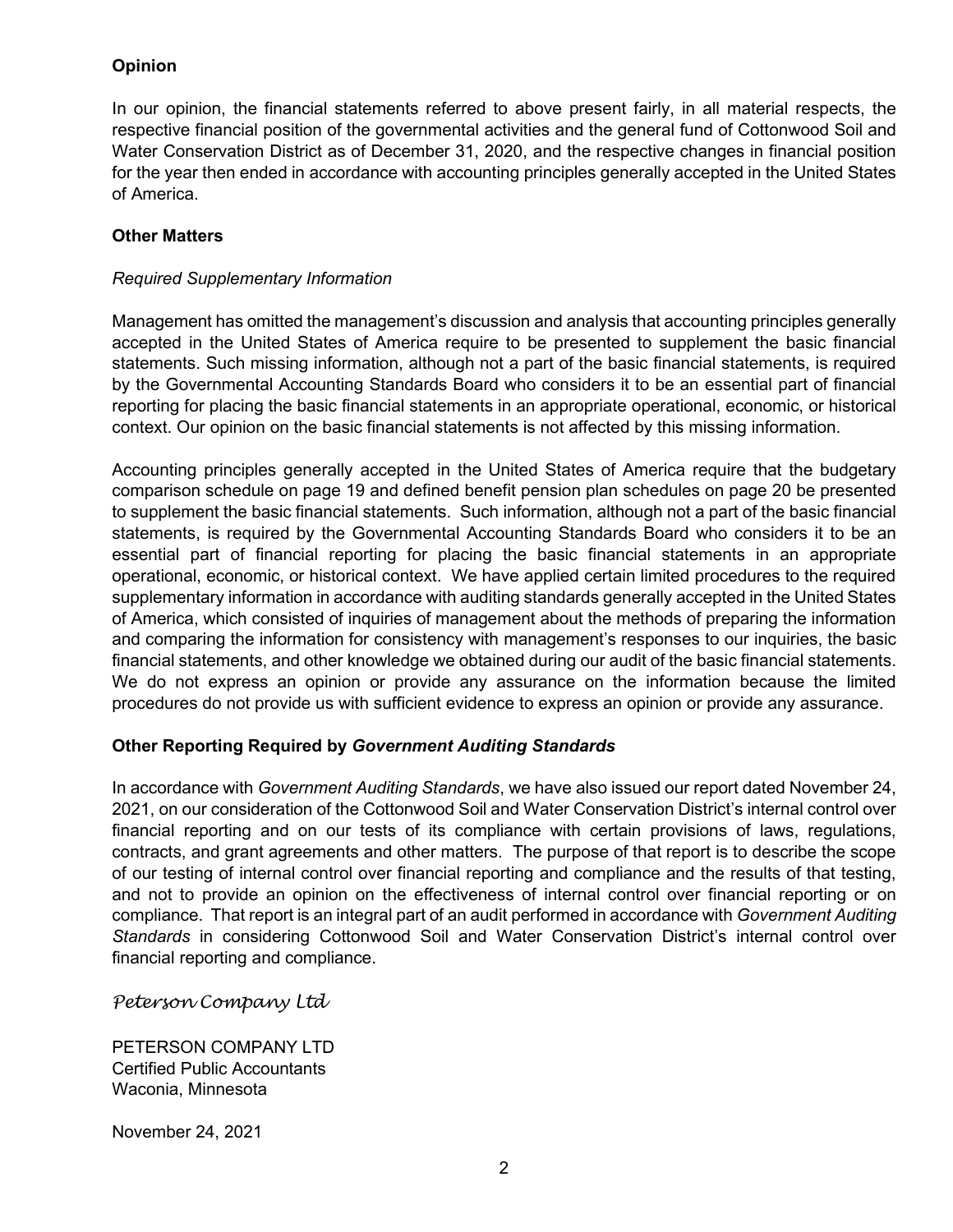# **COTTONWOOD SOIL AND WATER CONSERVATION DISTRICT WINDOM, MINNESOTA STATEMENT OF NET POSITION AND GOVERNMENTAL FUND BALANCE SHEET DECEMBER 31, 2020**

|                                                                                                                                                                                                                                                                                                                                                                                       |          | General<br>Fund                                 |                   | Adjustments                            | Statement of<br><b>Net Position</b> |                                                                                |
|---------------------------------------------------------------------------------------------------------------------------------------------------------------------------------------------------------------------------------------------------------------------------------------------------------------------------------------------------------------------------------------|----------|-------------------------------------------------|-------------------|----------------------------------------|-------------------------------------|--------------------------------------------------------------------------------|
| <b>Assets</b><br>Cash<br><b>Accounts Receivable</b><br>Due from Other Governments<br><b>Prepaid Rent</b>                                                                                                                                                                                                                                                                              | \$       | 416,260<br>30,318<br>23,568<br>1,900            | \$                |                                        | \$                                  | 416,260<br>30,318<br>23,568<br>1,900                                           |
| Capital Assets:<br>Equipment (net of accumulated depreciation)<br><b>Total Assets</b>                                                                                                                                                                                                                                                                                                 |          | 472,046                                         |                   | 5,816<br>5,816                         |                                     | 5,816<br>477,862                                                               |
| <b>Deferred Outflows of Resources</b><br>Defined Benefit Pension Plan                                                                                                                                                                                                                                                                                                                 |          |                                                 |                   | 57,005                                 |                                     | 57,005                                                                         |
| <b>Combined Assets and Deferred</b><br><b>Outflows of Resources</b>                                                                                                                                                                                                                                                                                                                   | \$       | 472,046                                         | \$                | 62,821                                 | \$                                  | 534,867                                                                        |
| <b>Liabilities</b><br><b>Current Liabilities:</b><br><b>Accounts Payable</b><br>Due to Other Governments<br>Sales Tax Payable<br><b>Accrued Payroll Taxes</b><br><b>Unearned Revenue</b><br>Long-term Liabilities:<br><b>Net Pension Liability</b><br><b>Compensated Absences</b><br><b>Total Liabilities</b><br><b>Deferred Inflows of Resources</b><br>Defined Benefit Pension Plan | \$       | 637<br>34,397<br>91<br>16<br>315,397<br>350,538 | \$                | 335,746<br>70,309<br>406,055<br>17,430 | \$                                  | 637<br>34,397<br>91<br>16<br>315,397<br>335,746<br>70,309<br>756,593<br>17,430 |
| <b>Combined Liabilities and Deferred</b><br><b>Inflows of Resources</b>                                                                                                                                                                                                                                                                                                               | \$       | 350,538                                         | \$                | 423,485                                | \$                                  | 774,023                                                                        |
| <b>Fund Balance/Net Position</b><br><b>Fund Balance</b><br>Non-spendable - Prepaid Rent<br>Unassigned<br><b>Total Fund Balance</b>                                                                                                                                                                                                                                                    | \$<br>\$ | 1,900<br>119,608<br>121,508                     | \$<br>$\clubsuit$ | (1,900)<br>(119,608)<br>(121, 508)     | \$<br>\$                            |                                                                                |
| <b>Net Position</b><br><b>Investments in Capital Assets</b><br>Unrestricted<br><b>Total Net Position</b>                                                                                                                                                                                                                                                                              |          |                                                 | \$<br>\$          | 5,816<br>(244, 972)<br>(239, 156)      | \$<br>\$                            | 5,816<br>(244, 972)<br>(239, 156)                                              |

Notes are an integral part of the basic financial statements.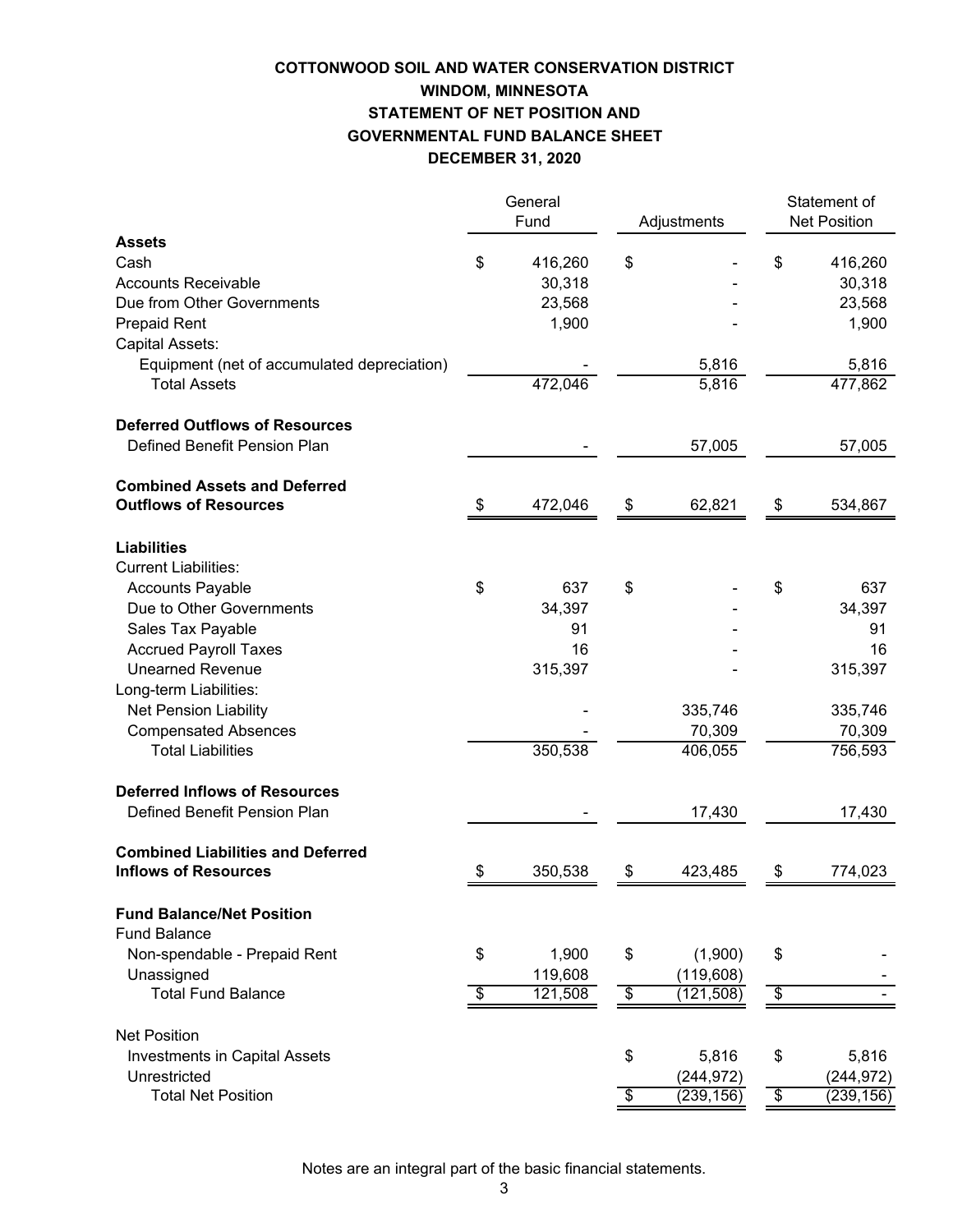#### **COTTONWOOD SOIL AND WATER CONSERVATION DISTRICT WINDOM, MINNESOTA STATEMENT OF ACTIVITIES AND GOVERNMENTAL FUND REVENUES, EXPENDITURES AND CHANGES IN FUND BALANCE FOR THE YEAR ENDED DECEMBER 31, 2020**

|                                                               | General |            |             | Statement of |            |            |
|---------------------------------------------------------------|---------|------------|-------------|--------------|------------|------------|
|                                                               |         | Fund       | Adjustments |              | Activities |            |
| <b>Revenues</b>                                               |         |            |             |              |            |            |
| Intergovernmental                                             | \$      | 1,208,403  | \$          |              | \$         | 1,208,403  |
| <b>Charges for Services</b>                                   |         | 39,560     |             |              |            | 39,560     |
| Interest Earnings                                             |         | 1,734      |             |              |            | 1,734      |
| Miscellaneous                                                 |         | 45         |             |              |            | 45         |
| <b>Total Revenues</b>                                         |         | 1,249,742  | \$          |              |            | 1,249,742  |
| <b>Expenditures/Expenses</b>                                  |         |            |             |              |            |            |
| Conservation                                                  |         |            |             |              |            |            |
| Current                                                       | \$      | 1,227,981  | \$          | 456          | \$         | 1,228,437  |
| Capital Outlay                                                |         | 6,708      |             | (6,708)      |            |            |
| <b>Total Expenditures/Expenses</b>                            | \$      | 1,234,689  | \$          | (6, 252)     | \$         | 1,228,437  |
| Excess of Revenues Over (Under)                               |         |            |             |              |            |            |
| Expenditures/Expenses                                         | \$      | 15,053     | \$          | 6,252        | \$         | 21,305     |
| Fund Balance/Net Position - January 1, as previously reported | \$      | 398,002    | \$          | (366,916)    | \$         | 31,086     |
| Adjustment to Beginning Fund Balance                          |         | (291, 547) |             |              |            | (291, 547) |
| Fund Balance/Net Position - January 1, restated               |         | 106,455    |             | (366, 916)   |            | (260, 461) |
| Excess of Revenues Over (Under)                               |         |            |             |              |            |            |
| Expenditures/Expenses                                         |         | 15,053     |             | 6,252        |            | 21,305     |
| <b>Fund Balance/Net Position December 31</b>                  | \$      | 121,508    | \$          | (360, 664)   | \$         | (239, 156) |

Notes are an integral part of the basic financial statements.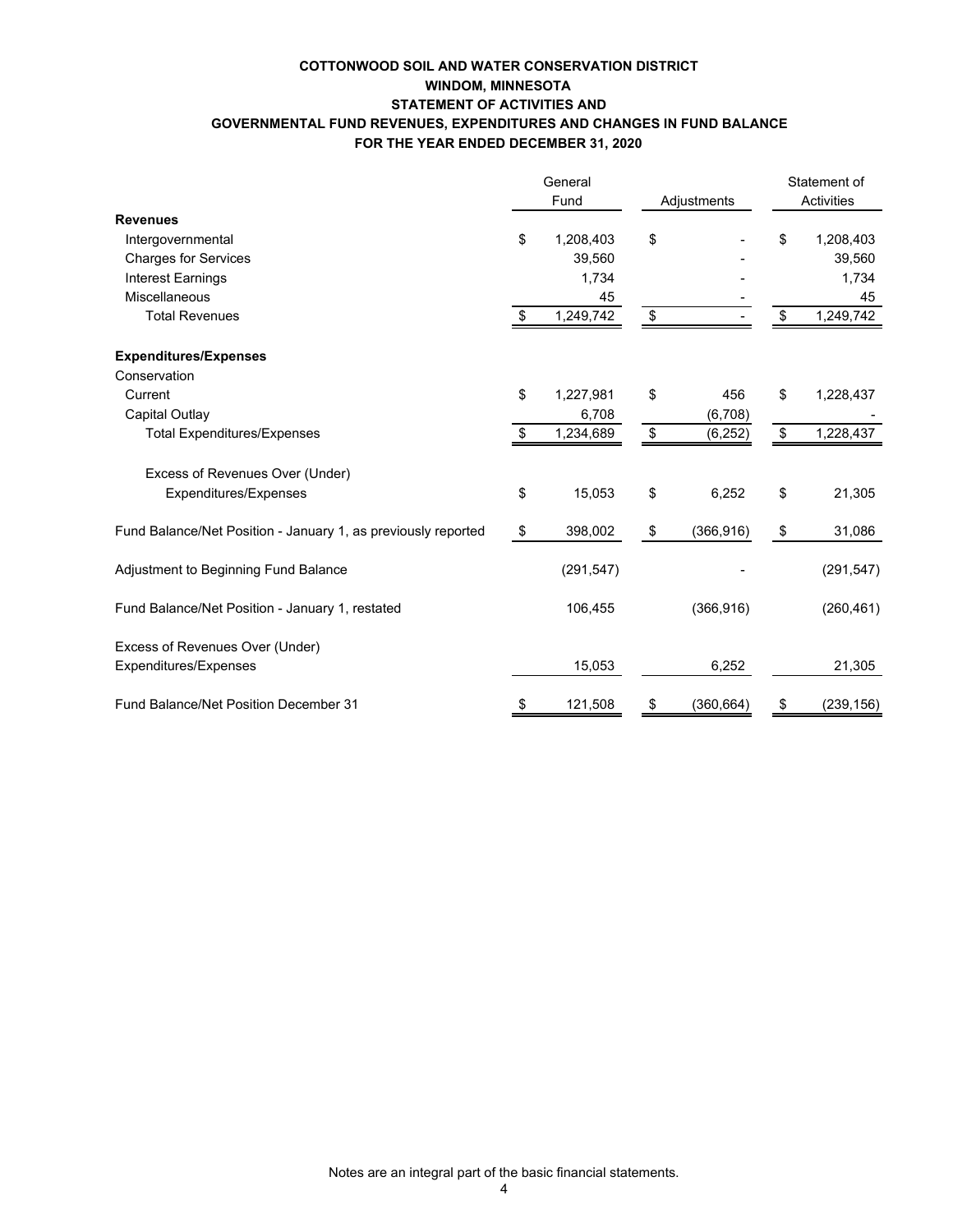## **NOTE 1 – SUMMARY OF SIGNIFICANT ACCOUNTING POLICIES**

### **Basis of Presentation**

The financial statements of Cottonwood Soil and Water Conservation District (the District) have been prepared in conformity with accounting principles generally accepted in the United States of America (GAAP) as applied to governmental units. The Governmental Accounting Standards Board (GASB) is the accepted standard setting body for establishing governmental accounting and financial reporting principles. The GASB pronouncements are recognized as accounting principles generally accepted in the United States of America for state and local governments.

### **Financial Reporting Entity**

The Cottonwood Soil and Water Conservation District is organized under the provisions of Minnesota Statutes Chapter 103C. The District is governed by a Board of Supervisors nominated by voters of the District and elected to four-year terms by the voters of the County.

The purpose of the District is to assist land occupiers in applying practices for the conservation of soil and water resources. These practices are intended to control wind and water erosion, pollution of lakes and streams, and damage to wetlands and wildlife habitats.

The District provides technical and financial assistance to individuals, groups, districts, and governments in reducing costly waste of soil and water resulting from soil erosion, sedimentation, pollution and improper land use.

GAAP requires that the District's financial statements include all funds, departments, agencies, boards, commissions, and other organizations which are not legally separate from the District. In addition, the District's financial statements are to include all component units – entities for which the District is financially accountable.

Financial accountability includes such aspects as appointing a voting majority of the organization's governing body, significantly influencing the programs, projects, activities or level of services performed or provided by the organization or receiving specific financial benefits from, or imposing specific financial burdens on, the organization. These financial statements include all funds of the District. There are no other entities for which the District is financially accountable.

### **Basic Financial Statements**

The Cottonwood Soil and Water Conservation District meets the definition of a Special-Purpose government and is involved in only one program, i.e., conservation of soil and water resources. Accordingly, the District is allowed to combine its government-wide statements with the fund statements.

The government-wide financial statements (i.e. The Statement of Net Position and The Statement of Activities) display information about the reporting government as a whole. These statements include all financial activities of the District.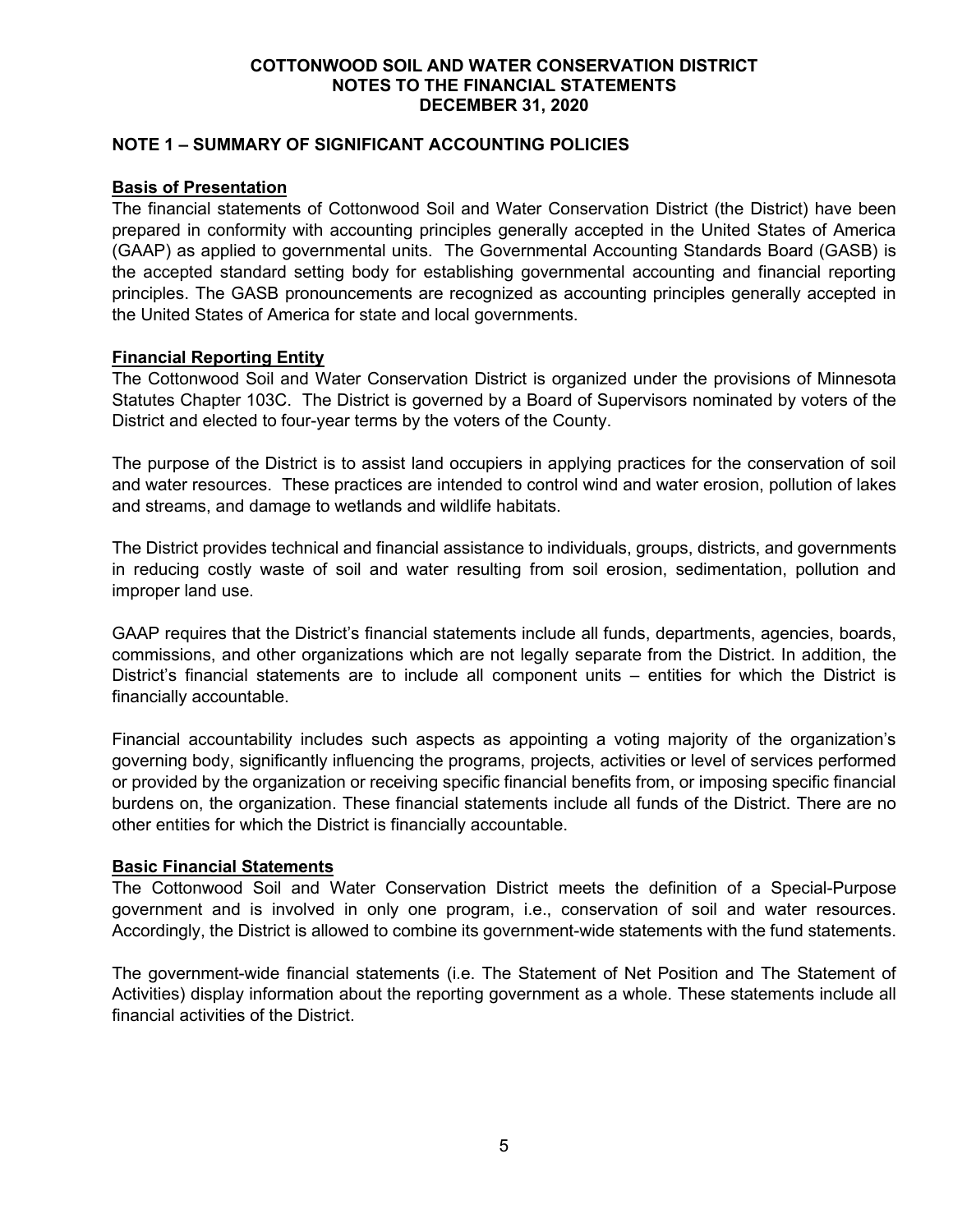### **NOTE 1 – SUMMARY OF SIGNIFICANT ACCOUNTING POLICIES (CONTINUED)**

### **Basic Financial Statements (Continued)**

The Statement of Activities demonstrates the degree to which the direct expenses of a given function or segment are offset by program revenues. Direct expenses are those that are clearly identifiable with a specific function or segment. Program revenues include charges to customers or applicants who purchase, use, or directly benefit from goods, services, or privileges provided by a given function or segment and grants and contributions that are restricted to meeting the operational or capital requirements of a particular function or segment. Certain items not properly included among program revenues are reported instead as miscellaneous revenues.

Fund financial statements report information at the individual fund level. Each fund is considered to be a separate accounting entity. Funds are classified as governmental, proprietary, or fiduciary. Currently, the District has only governmental funds. Major individual governmental funds are reported as separate columns in the fund financial statements.

### **Measurement Focus, Basis of Accounting, and Financial Statement Presentation**

The accounting and financial reporting treatment applied is determined by its measurement focus and basis of accounting. The government-wide financial statements are reported using the economic resources measurement focus and the accrual basis of accounting. Revenues are recorded when earned and expenses are recorded when a liability is incurred, regardless of the timing of the related cash flows. Charges for services revenue is recorded when earned. Grants and similar items are recognized as revenues when all eligibility requirements imposed by the provider have been met.

Governmental fund financial statements are reported using the current financial resources measurement focus and the modified accrual basis of accounting. Revenues are recognized when they become measurable and available. Revenues are considered measurable when the amount of the transaction can be determined. Revenues are considered to be available when they are collectible within the current period or soon enough thereafter to be used to pay liabilities of the current period. County and local grant revenue is generally considered available if collected within 60 days after year-end. State revenue is recognized in the year to which it applies according to Minnesota Statutes and accounting principles generally accepted in the United States of America. Minnesota Statutes include state aid funding formulas for specific fiscal years. Investment earnings are recorded when earned because they are measurable and available. Miscellaneous revenues (except investment earnings) are recorded as revenue when received because they are generally not measurable until then. A six-month availability period is generally used for other fund revenue. Expenditures are generally recorded when a liability is incurred. However, expenditures are recorded as prepaid for approved disbursements in advance of the year in which the item is to be used.

The District reports the following major governmental funds:

General Fund – This is the District's primary operating fund. It accounts for all financial resources of the general government.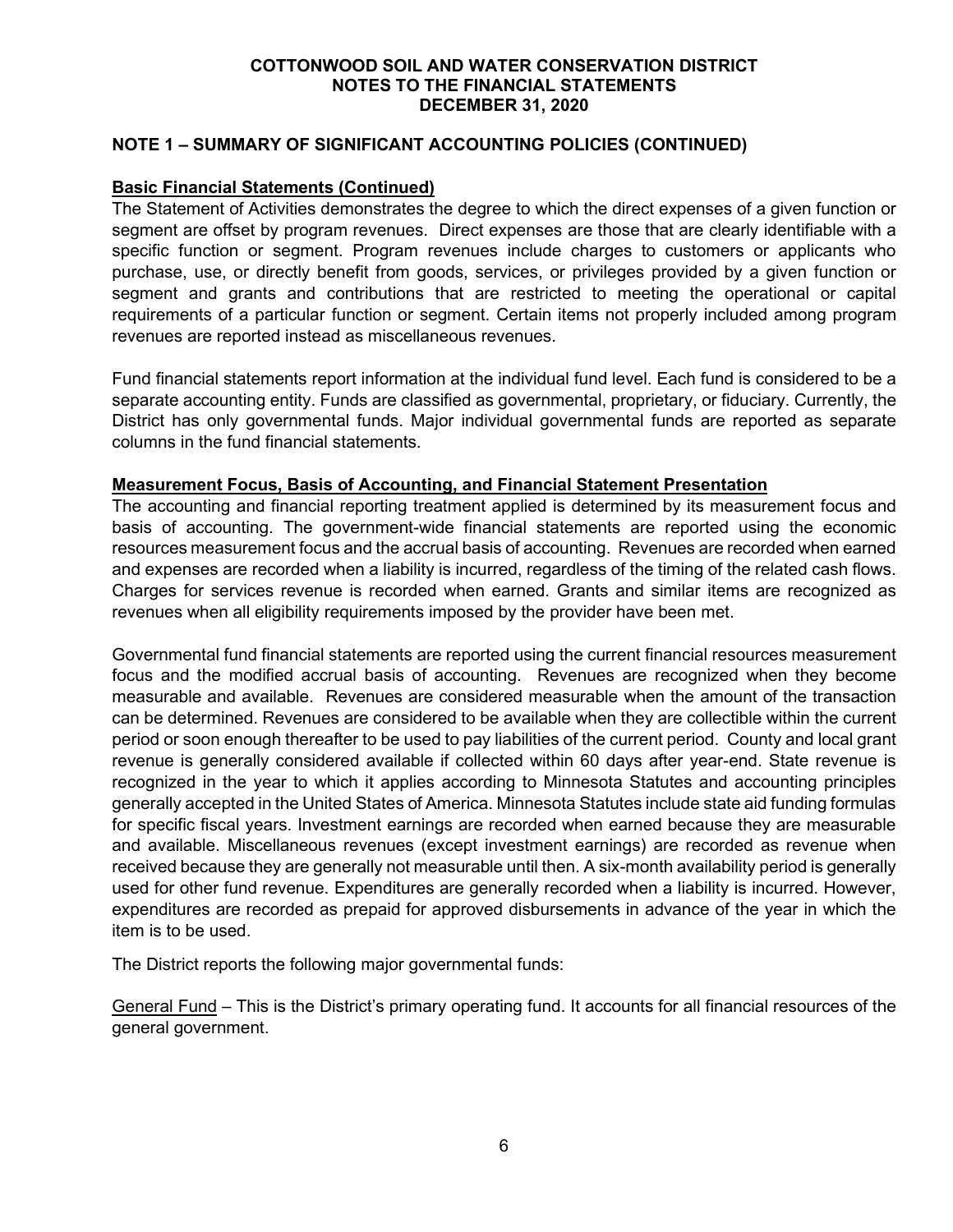### **NOTE 1 – SUMMARY OF SIGNIFICANT ACCOUNTING POLICIES (CONTINUED)**

### **Use of Estimates**

The preparation of financial statements in conformity with generally accepted accounting principles requires management to make estimates and assumptions which affect: the reported amounts of assets and liabilities, the disclosure of contingent assets and liabilities at the date of the financial statements, and the reported amounts of revenues and expenditures during the reporting period. Actual results could differ from those estimates.

## **Assets, Deferred Outflows of Resources, Liabilities, Deferred Inflows of Resources, and Net Position or Fund Balance**

#### **Cash**

Cash consists of two checking accounts and a savings account.

#### **Accounts Receivables and Due from Other Governments**

Receivables are collectible within one year.

Due from other governments are recorded for state, local and county grant amounts that were received after year-end and all eligibility requirements had been met.

#### **Capital Assets**

The cost of property and equipment is depreciated over the estimated useful lives of the related assets. Depreciation is computed on the straight-line method. For the purpose of computing depreciation, the useful life for Machinery and Equipment is 5 to 10 years, Vehicles are 5 years, Buildings and Improvements are 20 to 30 years, and 5 years for Office Equipment and Furniture. The District uses the threshold of \$1,000 for capitalizing assets purchased.

#### **Unearned Revenue**

Unearned revenue is recorded for amounts of state, county, and local grant amounts received prior to satisfying all eligibility requirements imposed by the providers.

#### **Compensated Absences**

Under the District's personnel policies, employees are granted vacation and sick leave in varying amounts based on their length of service. Only benefits considered to be vested are disclosed in these statements.

All vested vacation and sick leave pay is accrued when incurred in the government-wide financial statements. A liability for these amounts is reported in governmental funds only if they have matured, for example, as a result of employee resignations or retirements, and are payable with expendable available resources.

Payments for vacation and sick leave will be made at rates in effect when the benefits are used. Accumulated vacation and sick leave liabilities at December 31, 2020 are determined on the basis of current salary rates and include salary related payments.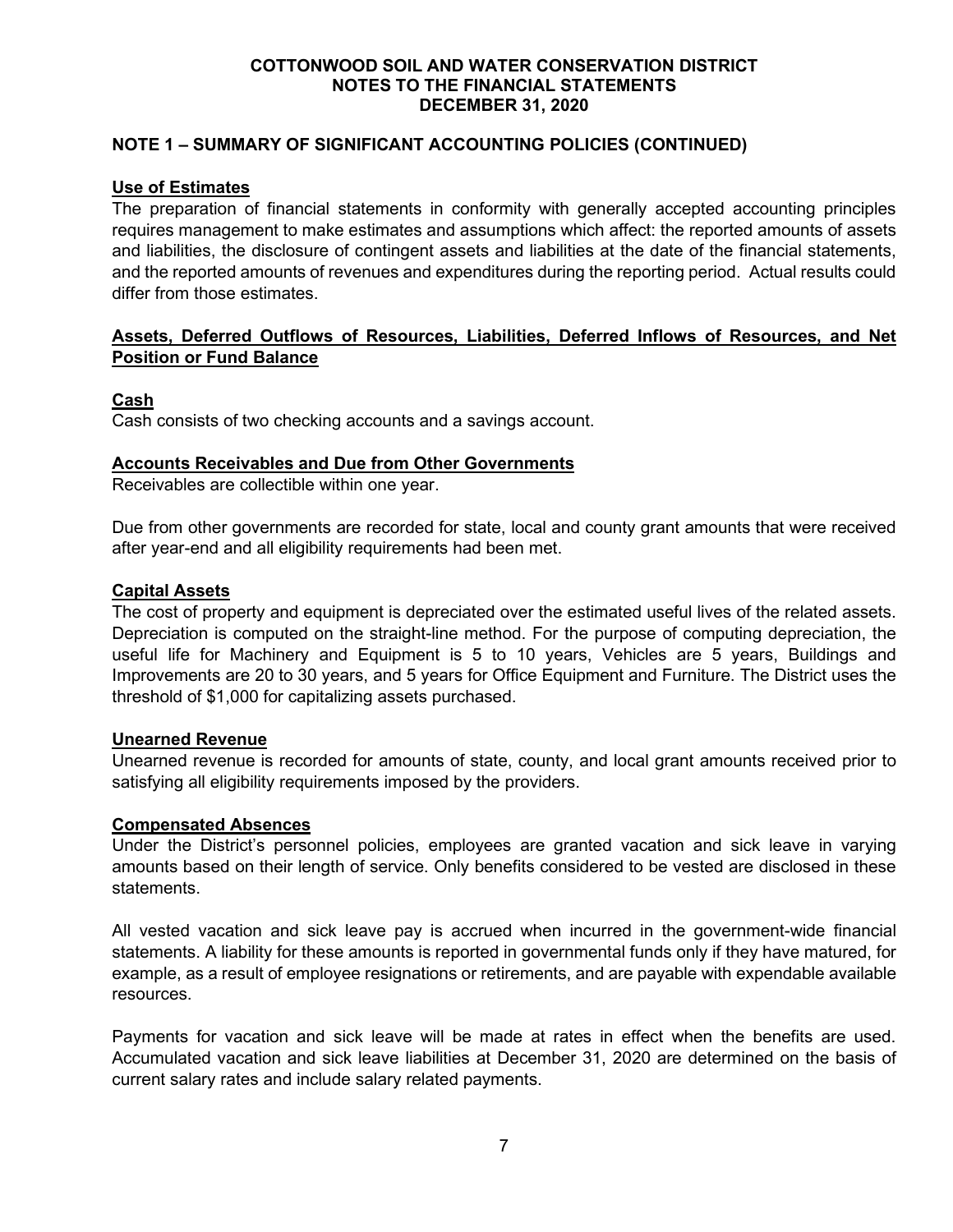### **NOTE 1 – SUMMARY OF SIGNIFICANT ACCOUNTING POLICIES (CONTINUED)**

### **Pensions**

For purposes of measuring the net pension liability, deferred outflows/inflows of resources, and pension expense, information about the fiduciary net position of the Public Employees Retirement Association (PERA) and additions to/deductions from PERA's fiduciary net position have been determined on the same basis as they are reported by PERA. For this purpose, plan contributions are recognized as of employer payroll paid dates and benefit payments, and refunds are recognized when due and payable in accordance with the benefit terms. Investments are reported at fair value.

### **Deferred Outflows of Resources**

In addition to assets, the financial statements report a separate section for deferred outflows of resources. This separate financial statement element represents a consumption of net position that applies to a future period(s) and so will not be recognized as an outflow of resources (expense) until that time. The District has one type of deferred outflow which is pension related.

#### **Deferred Inflows of Resources**

In addition to liabilities, the financial statements report a separate section for deferred inflows of resources. This separate financial statement element, deferred inflows of resources, represents an acquisition of net position that applies to a future period(s) and so will not be recognized as an inflow of resources (revenue) until that time. The District has one type of deferred inflow which is pension related.

#### **Fund Balance**

In the fund financial statements, governmental funds report fund balance as non-spendable, restricted, committed, assigned, or unassigned. Non-spendable portions of fund balance relate to prepaid expenditures or inventory amounts. Restricted fund balances are constrained by outside parties (statute, grantors, bond agreements, etc.). Committed fund balance represents constraints on spending the that the District imposes upon itself by a high-level formal action prior to the close of the fiscal period. The District's Board of Supervisors authorizes all assigned fund balances and their intended uses. The District currently doesn't report any assigned fund balances. Unassigned fund balances are considered the remaining amounts, usually in the General Fund, only.

When an expenditure is incurred for purposes for which both restricted and unrestricted fund balance is available, it is the District's policy to use restricted first, then unrestricted fund balance. When an expenditure is incurred for purposes for which committed, assigned and unassigned fund balance is available, it is the District's policy to use committed first, then assigned and finally unassigned fund balance.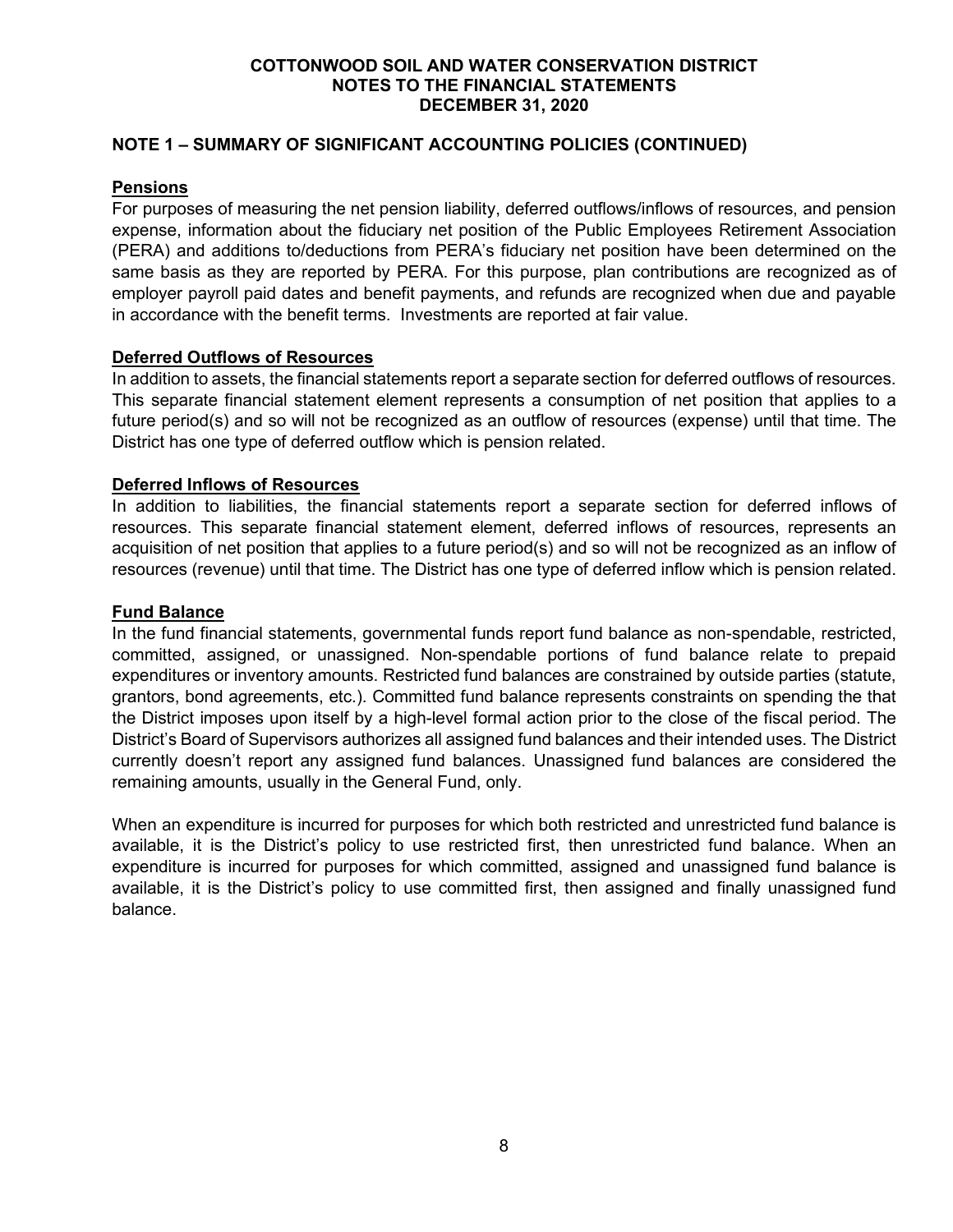### **NOTE 1 – SUMMARY OF SIGNIFICANT ACCOUNTING POLICIES (CONTINUED)**

### **Net Position**

Net position represents the difference between assets, deferred outflows, liabilities and deferred inflows in the government-wide financial statements. Net investments in capital assets, consists of capital assets, net of accumulated depreciation, reduced by the outstanding balance of any long-term debt used to build or acquire the capital assets. Net position is reported as restricted in the government-wide financial statements when there are limitations imposed on its use through external restrictions imposed by creditors, grantors, laws, or regulations of other governments.

### **Explanation of Adjustments Column in Statements**

Capital Assets: In the Statement of Net Position and Governmental Fund Balance Sheet, an adjustment is made if the District has capital assets. This adjustment equals the net book balance of capitalized assets as of the report date and reconciles to the amount reported in the Capital Assets Note.

Long-Term Liabilities: In the Statement of Net Position and Governmental Fund Balance Sheet, an adjustment is made to reflect the total Compensated Absences and Net Pension Liability the District has as of the report date. See note on Long-Term Liabilities.

### Depreciation, Net Pension Expense and Change in Compensated Absences for the year:

In the Statement of Activities and Governmental Fund Revenues, Expenditures and Changes in Fund Balance, the adjustment equals the total depreciation for the year reported, plus or minus the net pension expense and the change in compensated absences between the reporting year and the previous year.

### **Subsequent Events**

In preparing these financial statements, the District has evaluated events and transactions for potential recognition or disclosure through November 24, 2021, the date the financial statements were available to be issued.

### **NOTE 2 – DEPOSITS**

Minnesota Statutes 118A.02 and 118A.04 authorize the District to designate a depository for public funds and to invest in certificates of deposit. Minnesota Statute 118A.03 requires that all District deposits be protected by insurance, surety bond, or collateral. When not covered by insurance or surety bonds, the market value of collateral pledged shall be at least ten percent more than the amount on deposit (plus accrued interest) at the close of the financial institution's banking day.

Authorized collateral includes treasury bills, notes and bonds; issues of U.S. government agencies; general obligations rated "A" or better; revenue obligations rated "AA" or better; irrevocable standard letters of credit issued by the Federal Home Loan Bank; and Certificates of Deposit. Minnesota Statutes require that securities pledged as collateral be held in safekeeping in a restricted account at the Federal Reserve Bank or in an account at a trust department of a commercial bank or other financial institution that is not owned or controlled by the financial institution furnishing the collateral.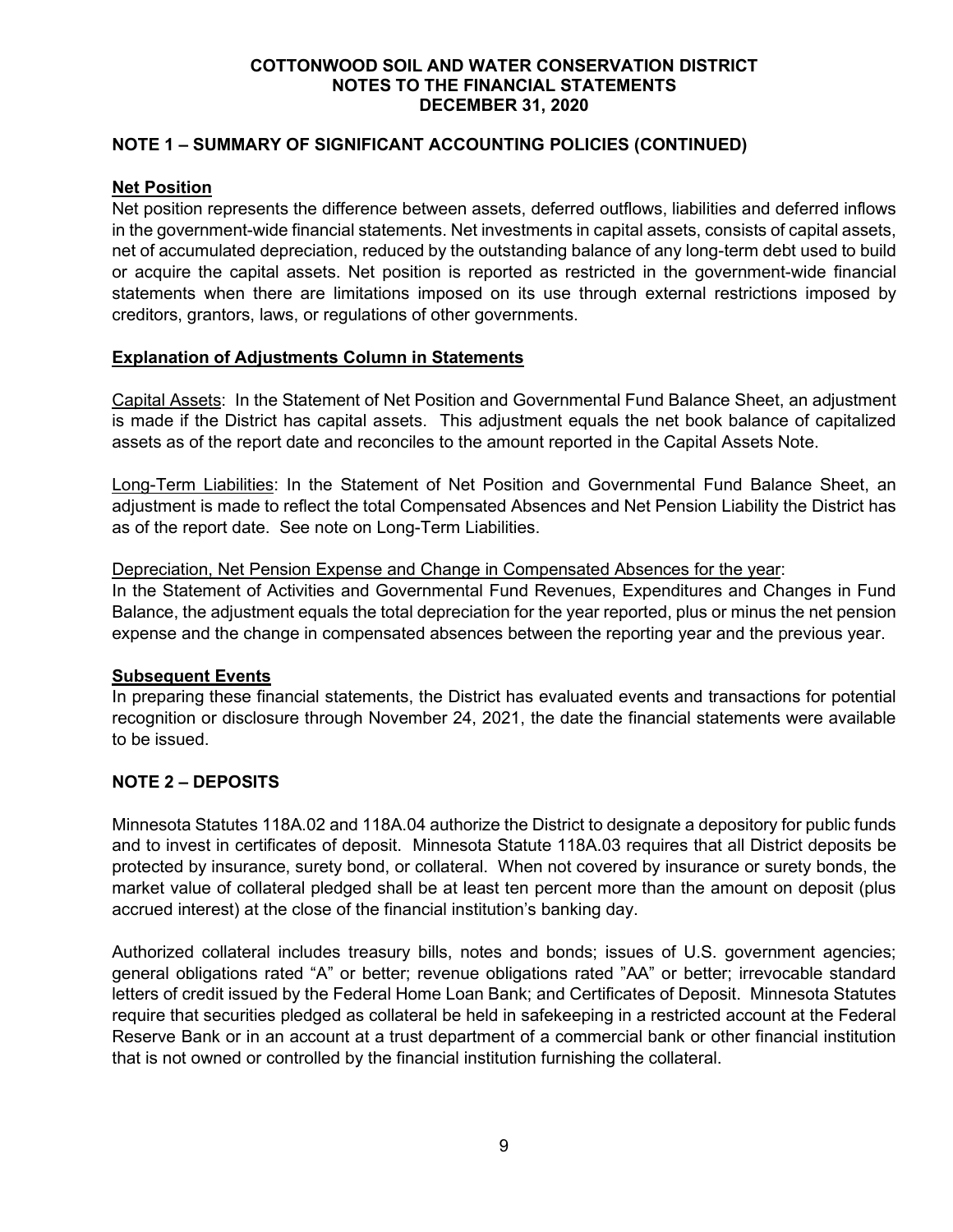# **NOTE 2 – DEPOSITS (CONTINUED)**

### **Custodial Credit Risk Deposits**

Custodial credit risk is the risk that in the event of a financial institution failure, the District's deposits may not be returned to it. The District does not have a deposit policy for custodial credit risk. The market value of collateral pledged must equal 110% of deposits not covered by insurance or bonds. The District has no additional deposit policies addressing custodial credit risk. Of the \$416,113 bank balance at December 31, 2020, all of the District's deposits were insured, collateralized and covered by the FDIC.

## **NOTE 3 – CAPITAL ASSETS**

Capital assets activity for the year ended December 31, 2020 was as follows:

|                                       | <b>Beginning</b> | Addition | <b>Deletion</b> |   | Ending  |
|---------------------------------------|------------------|----------|-----------------|---|---------|
| Buildings and Improvements            | 15,393           | \$       | \$<br>-         | S | 15,393  |
| Machinery and Equipment               | 29,307           |          | ۰               |   | 29,307  |
| <b>Vehicles</b>                       | 86,101           |          | $\blacksquare$  |   | 86,101  |
| <b>Office Equipment and Furniture</b> | 39,581           | 6,708    |                 |   | 46,289  |
| Total                                 | 170,382          |          |                 |   | 177,090 |
| Less: Accumulated Depreciation        | 155,518          | 15,756   |                 |   | 171,274 |
| <b>Net Capital Assets</b>             | 14,864           |          |                 |   | 5,816   |
|                                       |                  |          |                 |   |         |

Current year depreciation is \$15,756.

# **NOTE 4 – UNEARNED REVENUE**

Unearned revenue represents unearned advances from the Minnesota Board of Water and Soil Resources (BWSR), local sources and County for administrative service grants and for the cost-share program. Revenues will be recognized when the related program expenditures are recorded. Unearned revenue for the year ended December 31, 2020, consists of the following: BWSR Cost Share Program \$26,515; Local Capacity \$187,978; Buffer Law \$31,778; Wetlands \$5,000; Watonwan Technician \$538; Conservation Delivery \$13,975; Easement Delivery \$8,760; Watonwan Contract \$1,832; Water Quality \$2,841; County Cost Share Buffer \$5,000; Southwest Prairie TSA \$28,190; Lawns to Legumes Cost Share \$2,990; Total \$315,397.

## **NOTE 5 – LONG-TERM LIABILITIES**

The following is a summary of changes in the District's long-term liabilities for the year ended December 31, 2020:

|                              | January 1,               |  |           |        |      | December 31, |
|------------------------------|--------------------------|--|-----------|--------|------|--------------|
|                              | 2020<br><b>Increases</b> |  | Decreases |        | 2020 |              |
| <b>Net Pension Liability</b> | \$270,910                |  | 64.836    | $\sim$ | \$.  | 335,746      |
| <b>Compensated Absences</b>  | 90,912                   |  |           | 20,603 |      | 70,309       |
| Total                        | 361,822                  |  | 64,836    | 20,603 |      | 406,055      |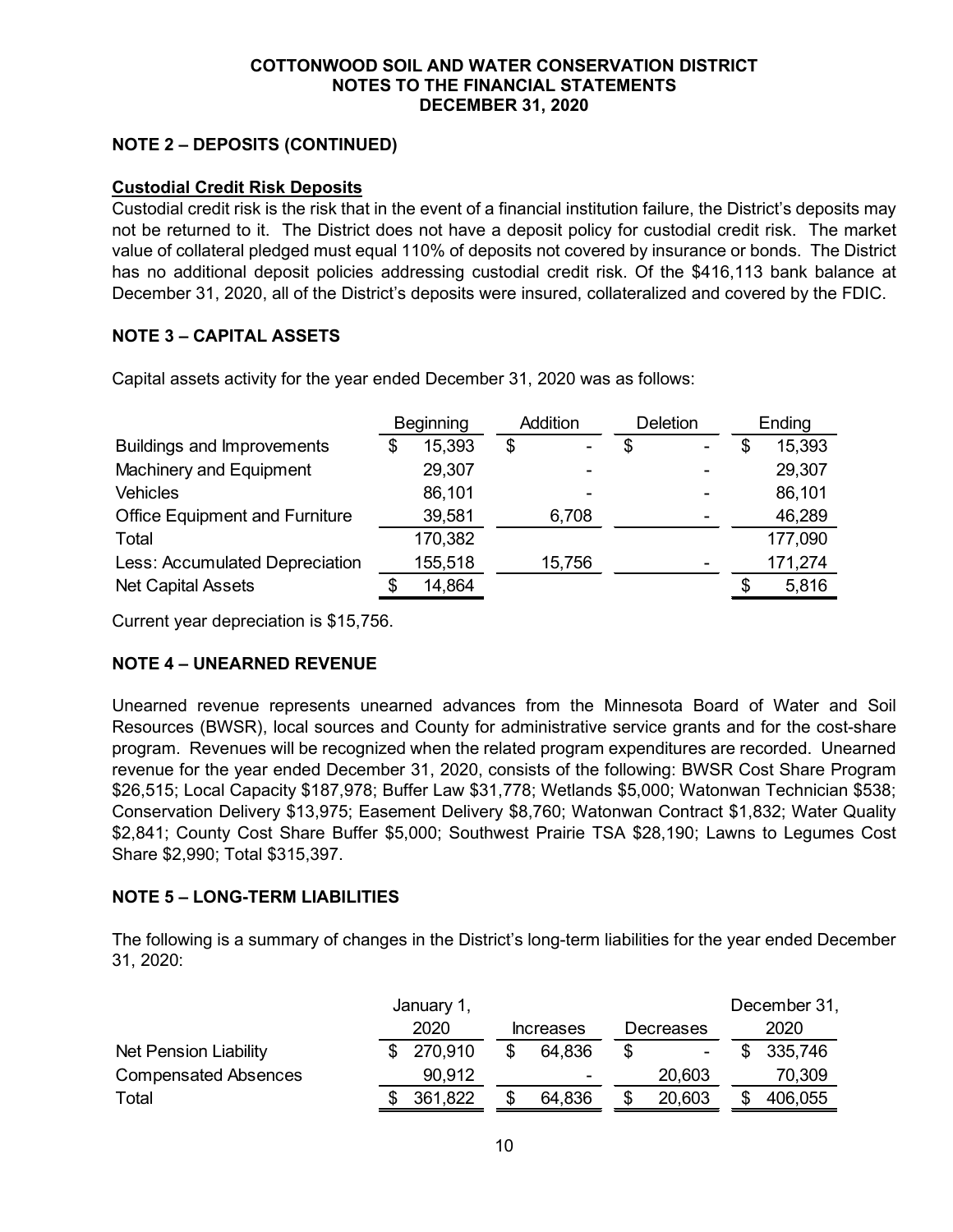## **NOTE 5 – LONG-TERM LIABILITIES (CONTINUED)**

### **Vacation and Sick Leave**

Vacation leave accrual varies from 6 to 20 days per year. Sick leave accrual is 8 hours per month. The limit on the accumulation of vacation leave is 34 hours (272 hours) and the limit on the accumulation of sick leave is 720 hours. Upon termination of employment from the District, employees are paid accrued vacation leave and sick leave hours, based on years of service.

### **Compensated Absences Payable**

The amount of the estimated obligation at December 31, 2020 is \$70,309. The District's General Fund finances compensated absences on a pay-as-you-go-basis.

### **NOTE 6 – RISK MANAGEMENT**

The District is exposed to various risks of loss related to tort; theft of, damage to, and destruction of assets; errors, and omissions; injuries to employees; workers' compensation claims; and natural disasters. The District has entered into an agreement with the Minnesota Counties Intergovernmental Trust (MCIT) to cover its liabilities for workers compensation and property and casualty. For other risks, the District carries commercial insurance. There were no significant reductions of insurance coverage from the previous year. There have been no settlements in excess of the District's insurance coverage for any of the past three years.

The Workers' Compensation Division of MCIT is self-sustaining based on the contribution charges, so that the total contributions plus compounded earnings on these contributions will equal the amount needed to satisfy the claims liabilities and other expenses. Should the MCIT Workers' Compensation Division liabilities exceed assets, MCIT may assess the District in a method and amount to be determined by MCIT.

The Property and Casualty Division of MCIT is self-sustaining and the District pays an annual premium to cover current and future losses. The MCIT carries reinsurance for its property lines to protect against catastrophic losses. Should the MCIT Property and Casualty Division liabilities exceed assets, MCIT may assess the District in a method and amount to be determined by MCIT.

## **NOTE 7 – DEFINED BENEFIT PENSION PLAN**

### **Plan Description**

The District participates in the following cost-sharing multiple-employer defined benefit pension plan administered by the Public Employees Retirement Association of Minnesota (PERA). PERA's defined benefit pension plans are established and administered in accordance with *Minnesota Statutes*, Chapters 353 and 356. PERA's defined benefit pension plans are tax qualified plans under Section 401(a) of the Internal Revenue Code.

All full-time and certain part-time employees of the District are covered by the General Employees Plan. General Employees Plan members belong to the Coordinated Plan. Coordinated Plan members are covered by Social Security.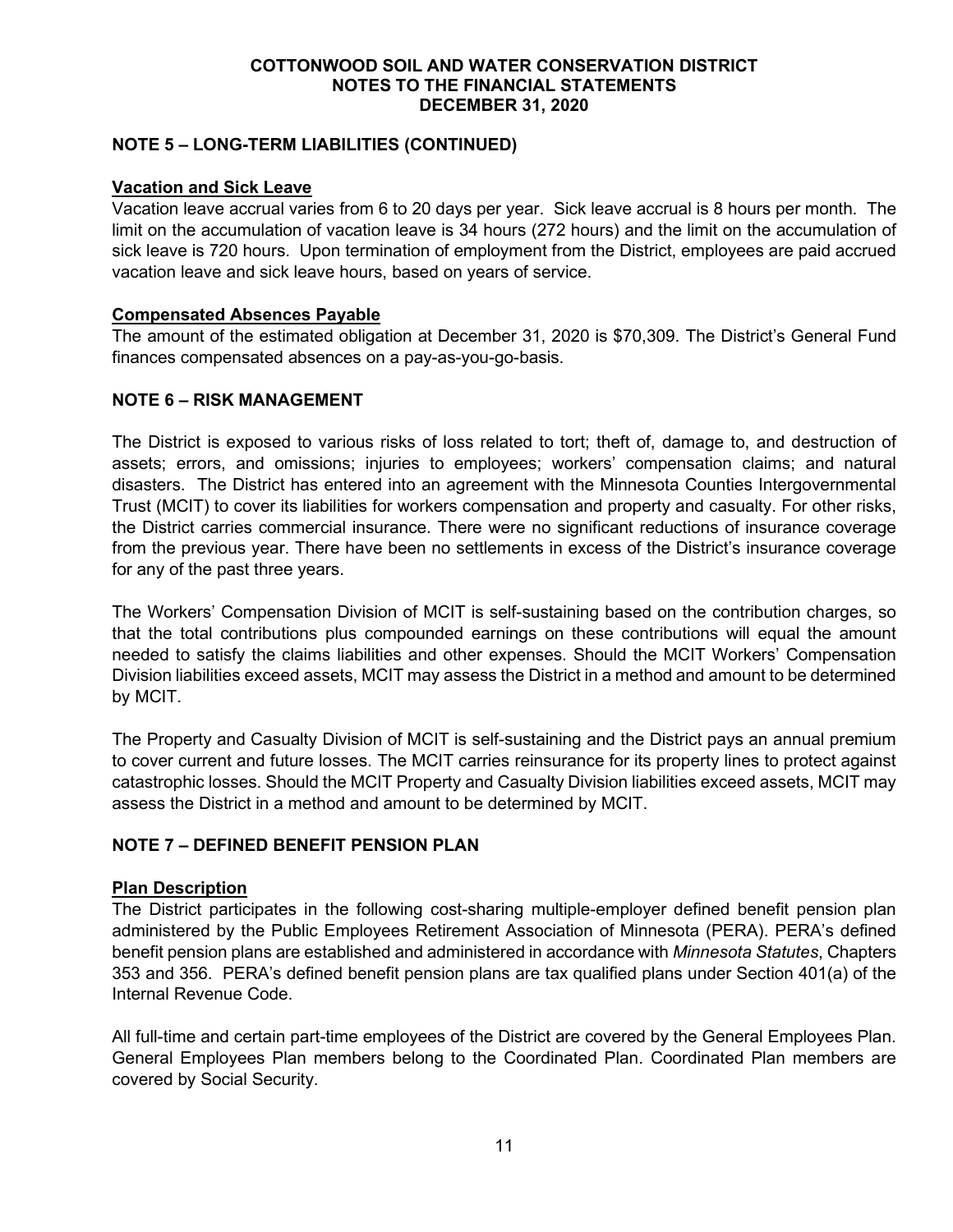## **NOTE 7 – DEFINED BENEFIT PENSION PLAN (CONTINUED)**

## **Benefits Provided**

PERA provides retirement, disability, and death benefits. Benefit provisions are established by state statute and can only be modified by the state legislature. Vested, terminated employees who are entitled to benefits, but are not receiving them yet, are bound by the provisions in effect at the time they last terminated their public service.

General Employees Plan benefits are based on a member's highest average salary for any five successive years of allowable service, age, and years of credit at termination of service. Two methods are used to compute benefits for PERA's Coordinated Plan members. Members hired prior to July 1, 1989, receive the higher of Method 1 or Method 2 formulas. Only Method 2 is used for members hired after June 30, 1989. Under Method 1, the accrual rate for Coordinated members is 1.2 percent for each of the first ten years of service and 1.7 percent for each additional year. Under Method 2, the accrual rate for Coordinated members is 1.7 percent for all years of service. For members hired prior to July 1, 1989 a full annuity is available when age plus years of service equal 90 and normal retirement age is 65. For members hired on or after July 1, 1989, normal retirement age is the age for unreduced Social Security benefits capped at 66.

Benefit increases are provided to benefit recipients each January. Beginning in 2019, the postretirement increase is equal to 50 percent of the cost-of-living adjustment (COLA) announced by the SSA, with a minimum increase of at least 1.00 percent and a maximum of 1.50 percent. Recipients that have been receiving the annuity or benefit for at least a full year as of the June 30 before the effective date of the increase will receive the full increase. For recipients receiving the annuity or benefit for at least one month but less than a full year as of the June 30 before the effective date of the increase will receive a reduced prorated increase. For members retiring on January 1, 2024, or later, the increase will be delayed until normal retirement age (age 65 if hired prior to July 1, 1989, or age 66 for individuals hired on or after July 1, 1989). Members retiring under Rule of 90 are exempt from the delay to normal retirement.

## **Contributions**

*Minnesota Statutes* Chapter 353 sets the rates for employer and employee contributions. Contribution rates can only be modified by the state legislature.

Coordinated Plan members were required to contribute 6.50 percent of their annual covered salary in fiscal year 2020 and the District was required to contribute 7.50 percent for Coordinated Plan members. The District's contributions to the General Employees Fund for the year ended December 31, 2020, were \$28,495. The District's contributions were equal to the required contributions as set by state statute.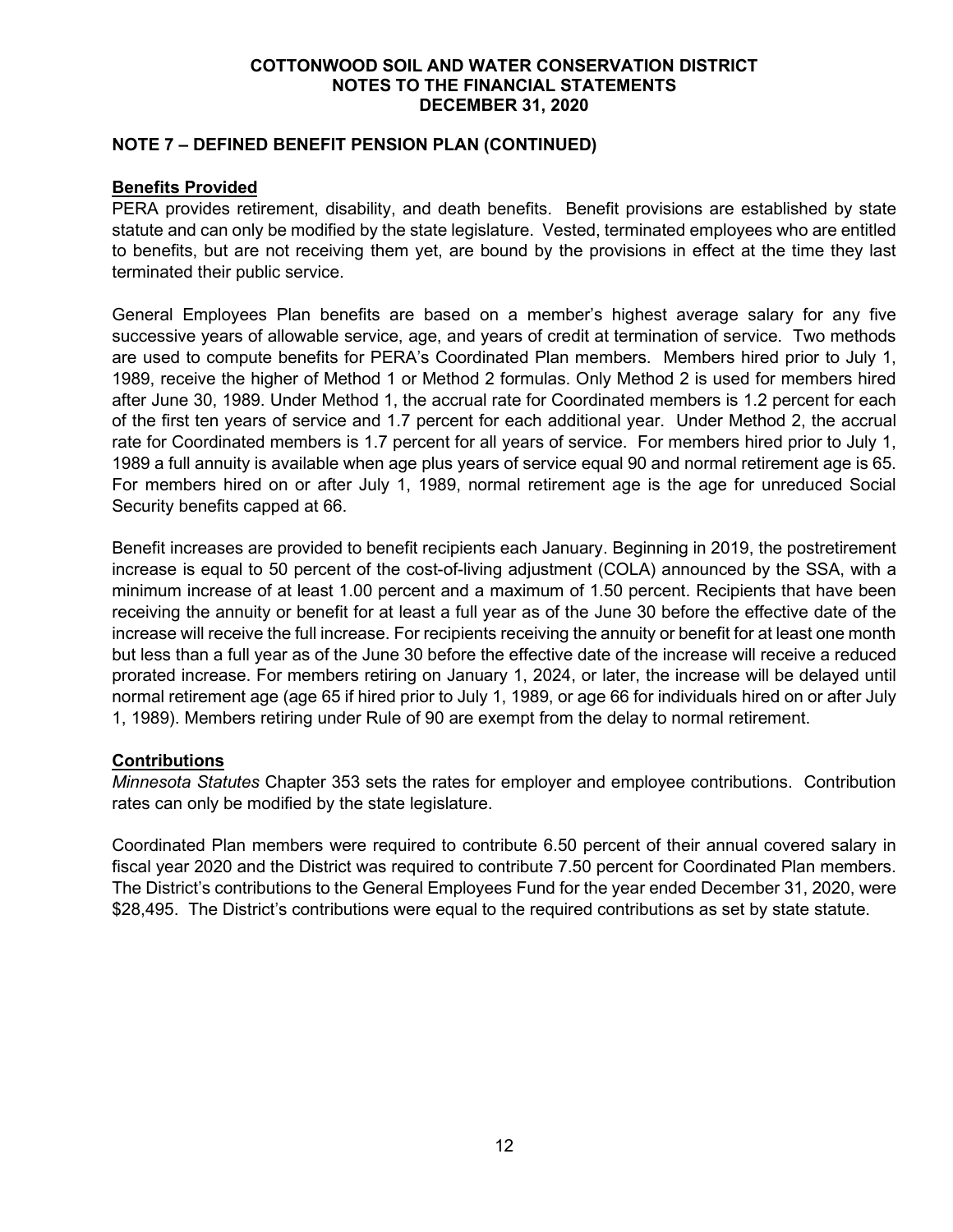## **NOTE 7 – DEFINED BENEFIT PENSION PLAN (CONTINUED)**

### **Pension Costs**

At December 31, 2020, the District reported a liability of \$335,746 for its proportionate share of the General Employees Fund's net pension liability. The District's net pension liability reflected a reduction due to the State of Minnesota's contribution of \$16 million. The State of Minnesota is considered a nonemployer contributing entity and the state's contribution meets the definition of a special funding situation. The State of Minnesota's proportionate share of the net pension liability associated with the District totaled \$10,402. The net pension liability was measured as of June 30, 2020, and the total pension liability used to calculate the net pension liability was determined by an actuarial valuation as of that date. The District's proportionate share of the net pension liability was based on the District's contributions received by PERA during the measurement period for employer payroll paid dates from July 1, 2019 through June 30, 2020, relative to the total employer contributions received from all of PERA's participating employers. The District's proportionate share was .0056 percent at the end of the measurement period and .0049 percent for the beginning of the period.

| District's proportionate share of the net pension liability | 335,746 |
|-------------------------------------------------------------|---------|
| State of Minnesota's proportionate share of the net pension |         |
| liability associated with the District                      | 10,402  |
| Total                                                       | 346,148 |

For the year ended December 31, 2020, the District recognized pension expense of \$5,303 for its proportionate share of the General Employees Plan's pension expense. In addition, the District recognized an additional \$905 as pension expense (and grant revenue) for its proportionate share of the State of Minnesota's contribution of \$16 million to the General Employees Fund.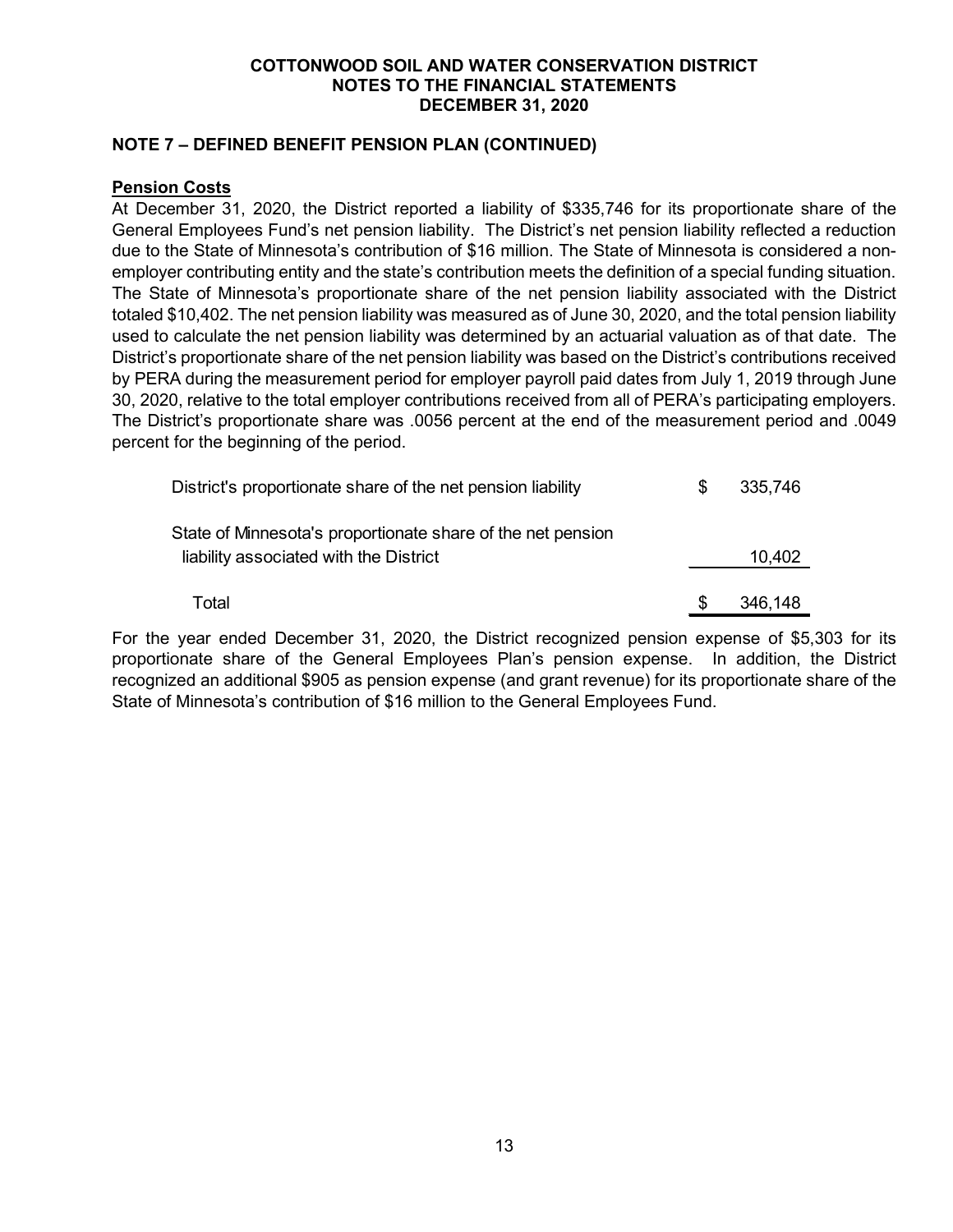## **NOTE 7 – DEFINED BENEFIT PENSION PLAN (CONTINUED)**

At December 31, 2020, the District reported its proportionate share of the General Employees Plan's deferred outflows of resources and deferred inflows of resources from the following sources:

| Deferred    |        | <b>Deferred</b>               |           |  |
|-------------|--------|-------------------------------|-----------|--|
| Outflows of |        | Inflows of                    |           |  |
|             |        |                               | Resources |  |
| \$          | 3,130  | \$                            | 1,270     |  |
|             |        |                               | 11,568    |  |
|             | 8,266  |                               |           |  |
|             | 32,497 |                               | 4,592     |  |
|             |        |                               |           |  |
|             |        |                               | 17,430    |  |
|             | \$     | Resources<br>13,112<br>57,005 | \$        |  |

The \$13,112 reported as deferred outflows of resources related to pensions resulting from District contributions subsequent to the measurement date will be recognized as a reduction of the net pension liability in the year ended December 31, 2021. Other amounts reported as deferred outflows and inflows of resources related to pensions will be recognized in pension expense as follows:

| Year ended December 31: | <b>Pension Expense Amount</b> |         |
|-------------------------|-------------------------------|---------|
| 2021                    |                               | (9,229) |
| 2022                    |                               | 11.746  |
| 2023                    |                               | 16,051  |
| 2024                    |                               | 7,895   |

## **Actuarial Assumptions**

The total pension liability in the June 30, 2020, actuarial valuation was determined using an individual entry-age normal actuarial cost method and the following actuarial assumptions:

| Inflation                    | 2.50 percent per year |
|------------------------------|-----------------------|
| Active Member Payroll Growth | 3.25 percent per year |
| Investment Rate of Return    | 7.50 percent          |

Salary increases were based on a service-related table. Mortality rates for active members, retirees, survivors and disabilitants were based on RP 2014 tables for males or females, as appropriate, with slight adjustments to fit PERA's experience. Cost of living benefit increases after retirement for retirees are assumed to be 1.25 percent per year for the General Employees Plan.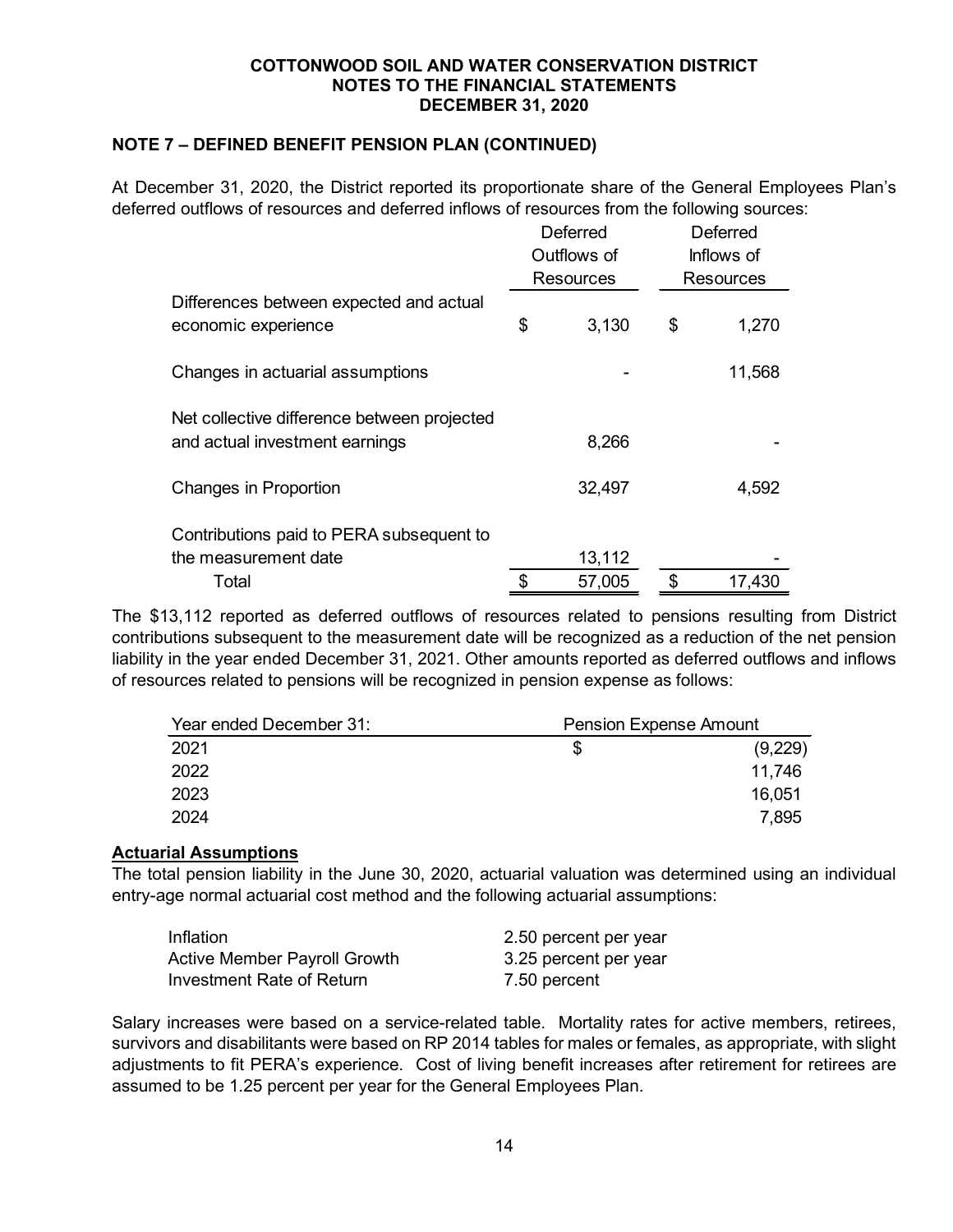## **NOTE 7 – DEFINED BENEFIT PENSION PLAN (CONTINUED)**

Actuarial assumptions used in the June 30, 2020 valuation were based on the results of actuarial experience studies. The most recent four-year experience study in the General Employees Plan was completed in 2019. The assumption changes were adopted by the Board and became effective with the July 1, 2020 actuarial valuation.

The State Board of Investment, which manages the investments of PERA, prepares an analysis of the reasonableness on a regular basis of the long-term expected rate of return using a building-block method in which best-estimate ranges of expected future rates of return are developed for each major asset class. These ranges are combined to produce an expected long-term rate of return by weighting the expected future rates of return by the target asset allocation percentages. The target allocation and best estimates of geometric real rates of return for each major asset class are summarized in the following table:

|                                      |                       | Long-Term Expected      |
|--------------------------------------|-----------------------|-------------------------|
| <b>Asset Class</b>                   | Target Allocation (%) | Real Rate of Return (%) |
| Domestic Stocks                      | 35.5                  | 5.10                    |
| <b>International Stocks</b>          | 17.5                  | 5.30                    |
| Bonds (Fixed Income)                 | 20.0                  | 0.75                    |
| Alternative Assets (Private Markets) | 25.0                  | 5.90                    |
| Cash                                 | 2.0                   | 0.00                    |
| Total                                | 100.00                |                         |

## **Discount Rate**

The discount rate used to measure the total pension liability in 2020 was 7.50 percent. The projection of cash flows used to determine the discount rate assumed that contributions from plan members and employers will be made at rates set in Minnesota Statutes. Based on these assumptions, the fiduciary net position of the General Employees Fund was projected to be available to make all projected future benefit payments of current plan members. Therefore, the long-term expected rate of return on pension plan investments was applied to all projected benefit payments to determine the total pension liability.

## **Pension Liability Sensitivity**

The following presents the District's proportionate share of the net pension liability for all plans it participates in, calculated using the discount rate disclosed in the preceding paragraph, as well as what the District's proportionate share of the net pension liability would be if it were calculated using a discount rate 1 percentage point lower or 1 percentage point higher than the current discount rate:

|                          | 1% Decrease in  |                 | 1% Increase in  |
|--------------------------|-----------------|-----------------|-----------------|
|                          | <b>Discount</b> | <b>Discount</b> | <b>Discount</b> |
|                          | Rate (6.5%)     | Rate (7.5%)     | Rate (8.5%)     |
| District's proportionate |                 |                 |                 |
| share of the GERF net    |                 |                 |                 |
| pension liability:       | 538,084         | 335,746         | 168,833         |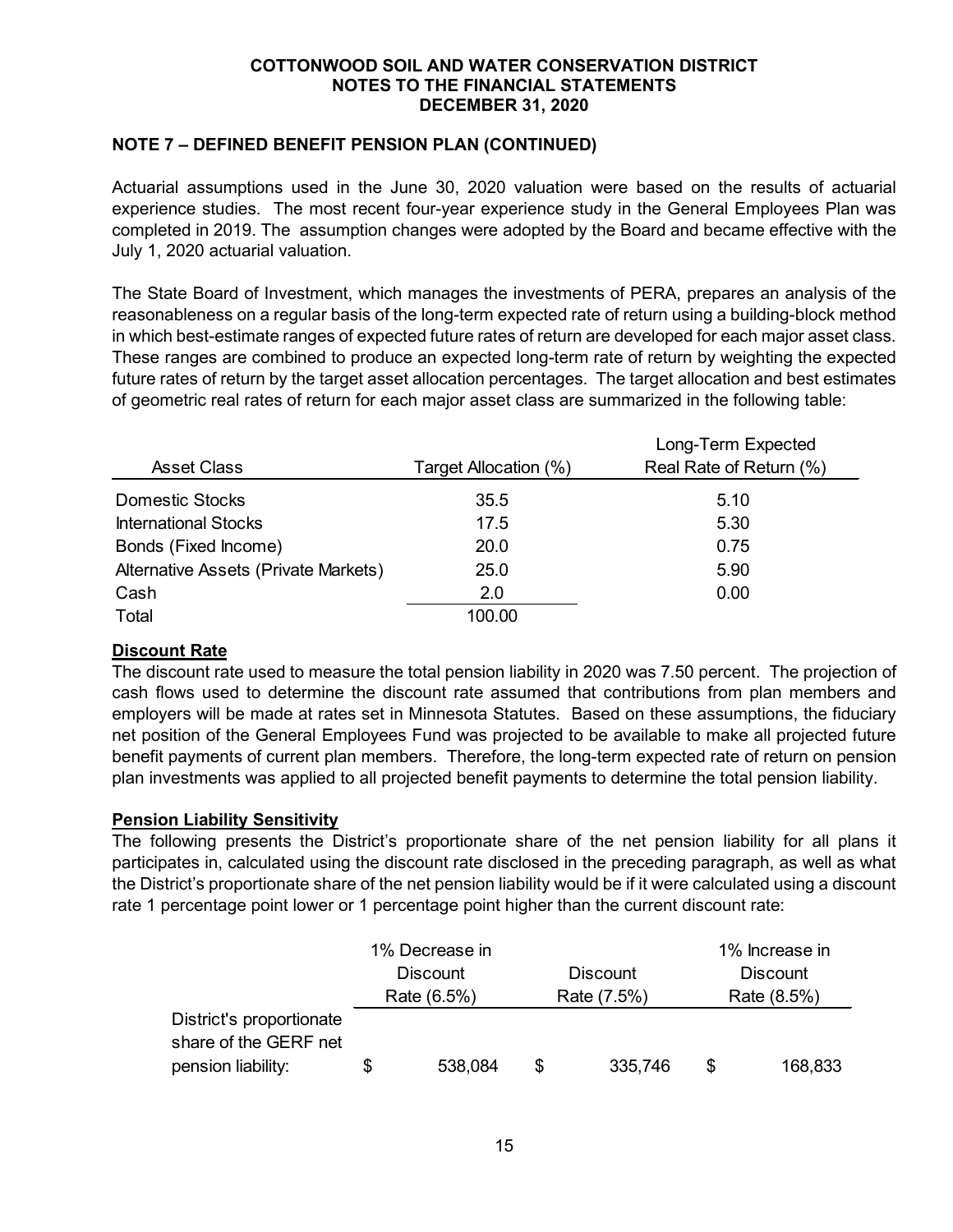## **NOTE 7 – DEFINED BENEFIT PENSION PLAN (CONTINUED)**

### **Pension Plan Fiduciary Net Position**

Detailed information about each pension plan's fiduciary net position is available in a separately-issued PERA financial report that includes financial statements and required supplementary information. That report may be obtained on the Internet at [www.mnpera.org.](http://www.mnpera.org/)

### **NOTE 8 – OPERATING LEASES**

The District leases office space on a yearly basis. Under the current agreement total costs for 2020 were \$20,980.

## **NOTE 9 – STEWARDSHIP, COMPLIANCE, AND ACCOUNTABILITY**

### **Budgetary Information**

Annual budgets are adopted on a basis consistent with accounting principles generally accepted in the United States of America. Each fall, the Board of Supervisors adopts an annual budget for the following year for the General Fund. Any modifications in the adopted budget can be made upon request of and approval by the Board of Supervisors. All annual appropriations lapse at fiscal year-end. Legal budgetary control is at the fund level.

## **NOTE 10 – COMMITMENTS AND CONTINGENT LIABILITIES**

The District is not aware of any existing or pending lawsuits, claims or other actions in which the District is a defendant.

## **NOTE 11 – RISK AND UNCERTAINTY**

In December 2019, a novel strain of coronavirus (COVID-19) was reported in Wuhan, China. The World Health Organization had declared the outbreak to constitute a "Public Health Emergency of International Concern." During 2020 the stock market was unpredictable and interest rates decreased. The economy is still managing, but future economic conditions are unknown. For fiscal year 2020, COVID-19 had little effect on the District, but the extent to which COVID-19 may impact the District's future financial condition or results of its operation is uncertain.

### **NOTE 12 – PRIOR PERIOD ADJUSTMENTS**

The January 1, 2020 General Fund Balance was decreased by \$291,547. \$286,547 was to account for grants that were fully recognized in the 2019 audit, when they should have had ending balances in Unearned Revenue and \$5,000 was made to correct the 2019 Accounts Receivable balance that was booked in relation to the restitution they were receiving from a prior employee.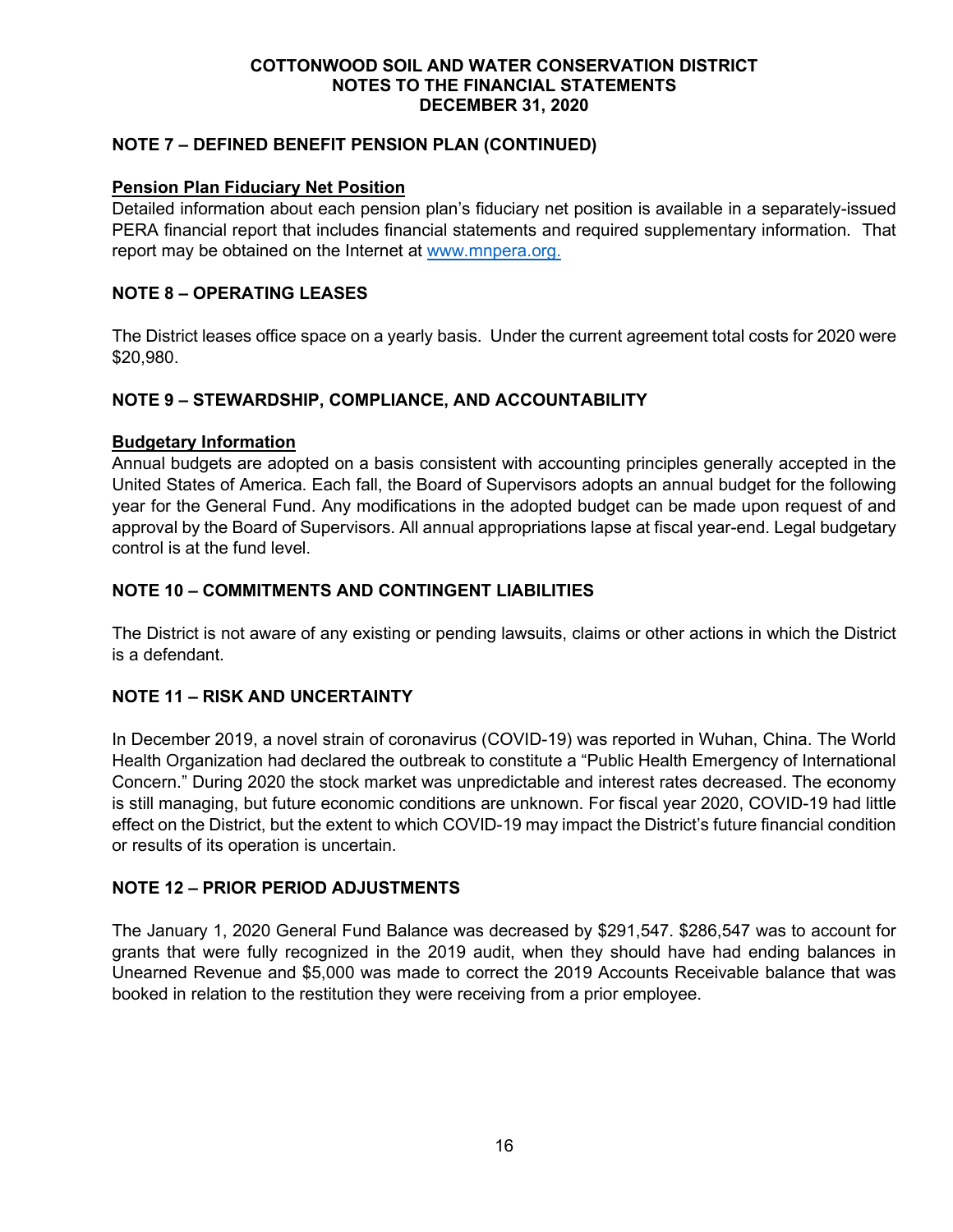## **NOTE 13 – JOINTLY GOVERNED ORGANIZATIONS**

The Greater Blue Earth River Basin Alliance (GBERBA) was established by a joint powers agreement pursuant to Minnesota Statues section 471.59. The purpose of the agreement is to optimize resources and increase efficiencies for the delivery of soil and water conservation services within the Greater Blue Earth River Watershed area. GBERBA is comprised of twenty-two member counties and soil and water conservation districts. Each member shares in the costs of providing soil and water conservation services.

The Southwest Prairie Technical Service Area (Southwest Prairie TSA) was established by a joint powers agreement pursuant to Minnesota Statutes section 471.59. The purpose of the agreement is to optimize resources and increase efficiencies for the delivery of soil and water conservation services within the service area known as SWCD Group 9. Southwest Prairie TSA is comprised of ten member soil and water conservation districts. Each member shares in the costs of providing all soil and water conservation services. The District is the fiscal agent for the Southwest Prairie TSA.

The Redwood-Cottonwood Rivers Control Area (RCRCA) was established by a joint powers agreement pursuant to Minnesota Statutes section 471.59. The purpose of the agreement is to optimize resources and increase efficiencies for the delivery of soil and water conservation services within the Redwood and Cottonwood rivers watershed area. RCRCA is comprised of eight member counties. Each member shares in the costs or providing all soil and water conservation services.

### **NOTE 14 – RECONCILIATION OF FUND BALANCE TO NET POSITION**

| Governmental Fund Balance, January 1           | \$<br>106,455   |
|------------------------------------------------|-----------------|
| Plus: Excess of Revenues Over Expenditures     | 15,053          |
| Governmental Fund Balance, December 31         | \$<br>121,508   |
|                                                |                 |
| Adjustments from Fund Balance to Net Position: |                 |
| <b>Plus: Capital Assets</b>                    | \$<br>5,816     |
| <b>Plus: Deferred Outflows of Resources</b>    | 57,005          |
| Less: Long-Term Liabilities                    | (406, 055)      |
| Less: Deferred Inflows of Resources            | (17, 430)       |
| <b>Net Position</b>                            | \$<br>(239,156) |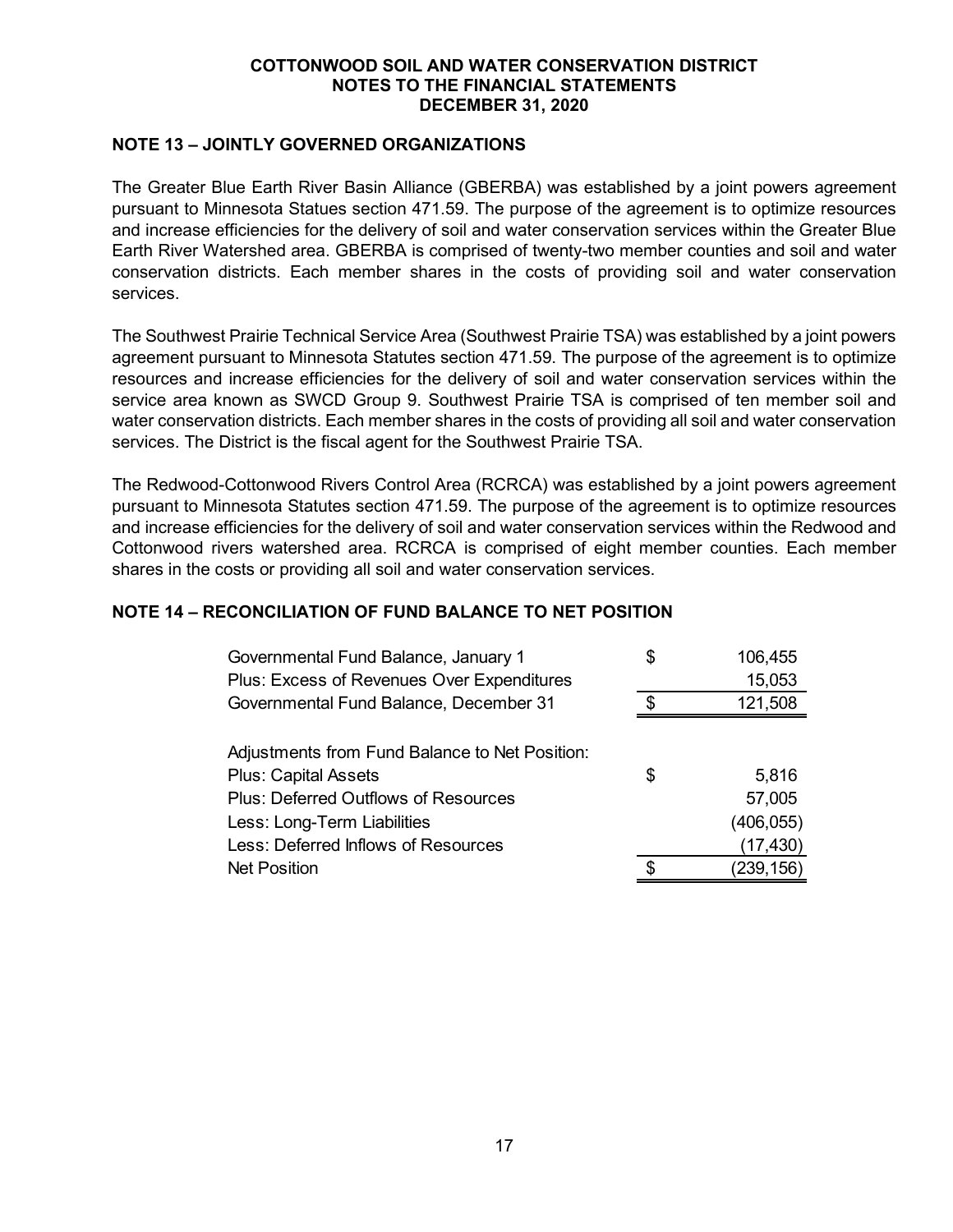# **NOTE 15 – RECONCILIATION OF CHANGE IN FUND BALANCE TO CHANGE IN NET POSITION**

| Change in Fund Balance                                                                                                             | \$<br>15,053 |
|------------------------------------------------------------------------------------------------------------------------------------|--------------|
| Capital Outlay                                                                                                                     | 6,708        |
| Pension Expense, net                                                                                                               | (5,303)      |
| The cost of capital assets are allocated over the<br>capital assets' useful lives at the<br>government-wide level.                 | (15, 756)    |
| In the statement of activities certain operating<br>expenses including compensated absences<br>are measured by the amounts earned. | 20,603       |
| Change in Net Position                                                                                                             | 21,305       |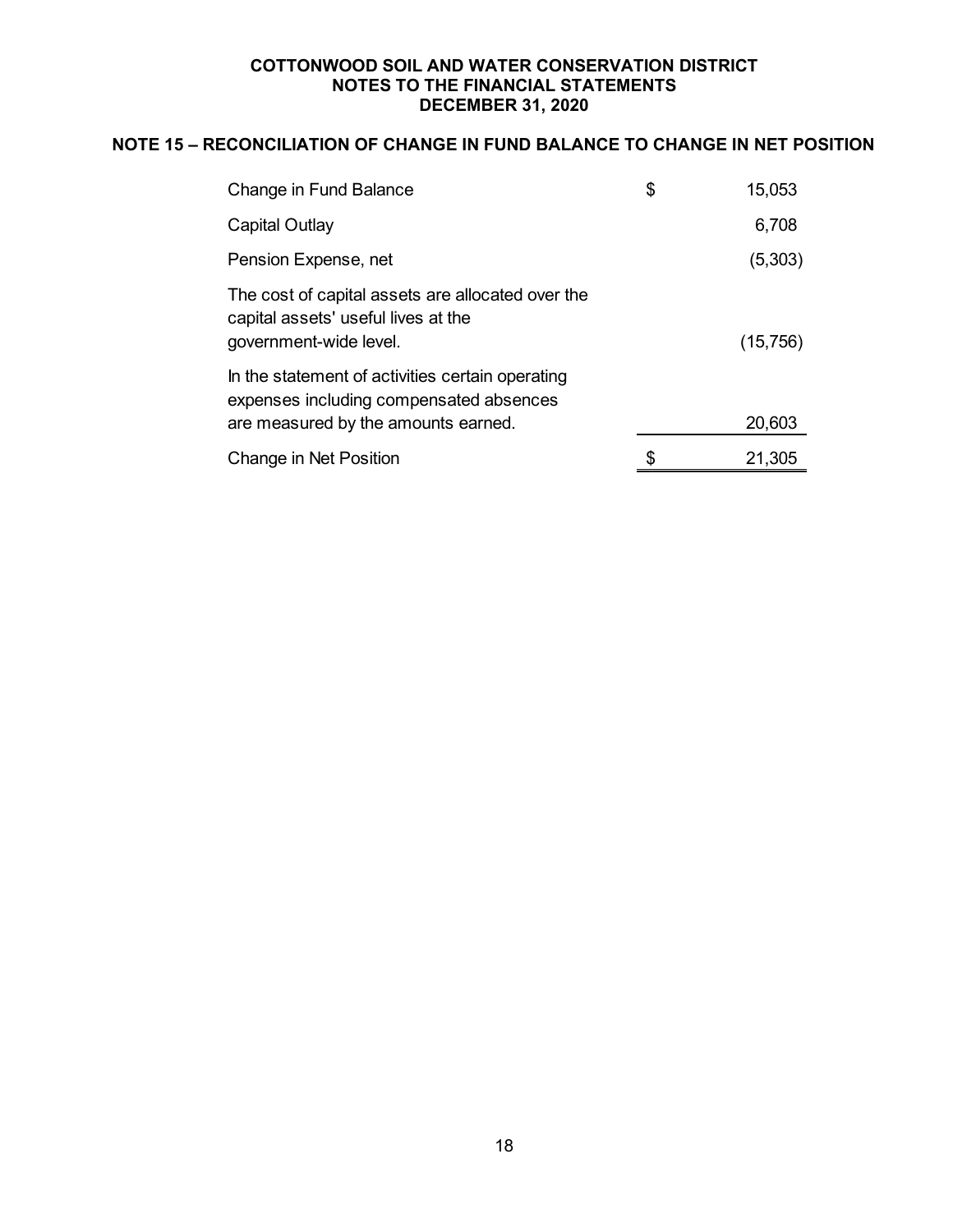# **COTTONWOOD SOIL AND WATER CONSERVATION DISTRICT WINDOM, MINNESOTA BUDGETARY COMPARISON SCHEDULE BUDGET AND ACTUAL GENERAL FUND YEAR ENDED DECEMBER 31, 2020**

|                                                   |                            | Original/<br>Final<br><b>Budget</b> | Actual                   |                         | Variance With<br><b>Final Budget</b><br>Positive (Neg) |
|---------------------------------------------------|----------------------------|-------------------------------------|--------------------------|-------------------------|--------------------------------------------------------|
| <b>Revenues</b>                                   |                            |                                     |                          |                         |                                                        |
| Intergovernmental                                 |                            |                                     |                          |                         |                                                        |
| County                                            | \$                         | 292,644                             | \$<br>204,860            | \$                      | (87, 784)                                              |
| Local                                             |                            | 223,959                             | 202,569                  |                         | (21, 390)                                              |
| <b>State Grant</b>                                |                            | 242,608                             | 265,096                  |                         | 22,488                                                 |
| Pass-Through                                      |                            |                                     | 535,878                  |                         | 535,878                                                |
| Total Intergovernmental                           | \$                         | 759,211                             | \$<br>1,208,403          | \$                      | 449,192                                                |
| <b>Charges for Services</b>                       | $\boldsymbol{\mathsf{\$}}$ | 36,450                              | \$<br>39,560             | \$                      | 3,110                                                  |
| Miscellaneous                                     |                            |                                     |                          |                         |                                                        |
| Interest Earnings                                 | \$                         | 100                                 | \$<br>1,734              | \$                      | 1,634                                                  |
| Other                                             |                            |                                     | 45                       |                         | 45                                                     |
| <b>Total Miscellaneous</b>                        | $\overline{\mathbf{e}}$    | 100                                 | \$<br>1,779              | \$                      | 1,679                                                  |
| <b>Total Revenues</b>                             | $\boldsymbol{\$}$          | 795,761                             | \$<br>1,249,742          | \$                      | 453,981                                                |
| <b>Expenditures</b>                               |                            |                                     |                          |                         |                                                        |
| <b>District Operations</b>                        |                            |                                     |                          |                         |                                                        |
| <b>Personnel Services</b>                         | \$                         | 611,997                             | \$<br>526,888            | \$                      | 85,109                                                 |
| Other Services and Charges                        |                            | 96,960                              | 62,218                   |                         | 34,742                                                 |
| <b>Supplies</b>                                   |                            | 6,400                               | 8,177                    |                         | (1, 777)                                               |
| <b>Capital Outlay</b>                             |                            | 5,000                               | 6,708                    |                         | (1,708)                                                |
| <b>Total District Operations</b>                  | $\boldsymbol{\mathsf{S}}$  | 720,357                             | \$<br>603,991            | $\overline{\mathbf{e}}$ | 116,366                                                |
| <b>Project Expenditures</b>                       |                            |                                     |                          |                         |                                                        |
| <b>District</b>                                   | \$                         | 28,775                              | \$<br>27,734             | \$                      | 1,041                                                  |
| County                                            |                            | 10,900                              | 6,812                    |                         | 4,088                                                  |
| Local                                             |                            | 14,100                              | 21,414                   |                         | (7, 314)                                               |
| <b>State</b>                                      |                            | 14,091                              | 38,860                   |                         | (24, 769)                                              |
| Pass-Through<br><b>Total Project Expenditures</b> | $\,$                       | 67,866                              | \$<br>535,878<br>630,698 | \$                      | (535, 878)<br>(562, 832)                               |
|                                                   |                            |                                     |                          |                         |                                                        |
| <b>Total Expenditures</b>                         | \$                         | 788,223                             | \$<br>1,234,689          | \$                      | (446, 466)                                             |
| Excess of Revenues Over (Under)                   |                            |                                     | 15,053                   |                         |                                                        |
| Expenditures                                      | \$                         | 7,538                               | \$                       | \$                      | 7,515                                                  |
| Fund Balances - January 1, as previously reported | \$                         | 398,002                             | \$<br>398,002            | \$                      |                                                        |
| Adjustment to Beginning Fund Balance              |                            | (291, 547)                          | (291, 547)               |                         |                                                        |
| Fund Balances - January 1, as restated            |                            | 106,455                             | 106,455                  |                         |                                                        |
| Excess of Revenues Over (Under)                   |                            |                                     |                          |                         |                                                        |
| Expenditures                                      |                            | 7,538                               | 15,053                   |                         | 7,515                                                  |
| Fund Balances - December 31                       | \$                         | 113,993                             | \$<br>121,508            | \$                      | 7,515                                                  |

The Notes to the Required Supplementary Information are an integral part of this schedule.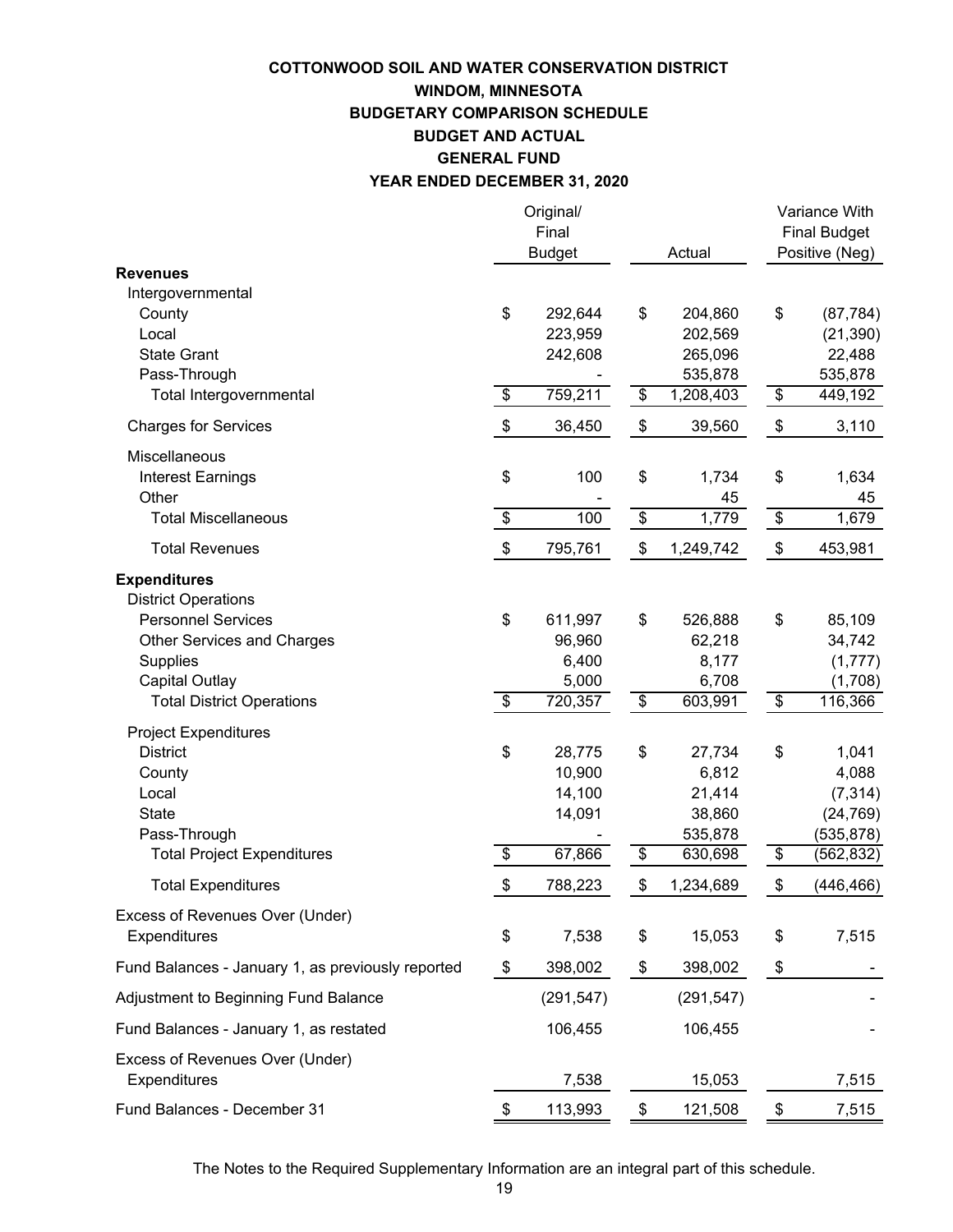#### **COTTONWOOD SOIL AND WATER CONSERVATION DISTRICT WINDOM, MINNESOTA**

#### **SCHEDULE OF CONTRIBUTIONS GENERAL EMPLOYEES RETIREMENT FUND DECEMBER 31, 2020**

|                    |               |                           | Contributions in<br>Relation to the |       |                        |        |    |                 |                        |  |
|--------------------|---------------|---------------------------|-------------------------------------|-------|------------------------|--------|----|-----------------|------------------------|--|
|                    | Statutorily   |                           | Statutorily                         |       | Contribution           |        |    |                 | Contributions as a     |  |
|                    | Required      | Required<br>Contributions |                                     |       | Deficiency<br>(Excess) |        |    |                 | Percentage of          |  |
| <b>Fiscal Year</b> | Contributions |                           |                                     |       |                        |        |    | Covered Payroll | <b>Covered Payroll</b> |  |
| Ending             | (a)           |                           | (b)                                 | (a-b) |                        |        |    | (c)             | (b/c)                  |  |
|                    |               |                           |                                     |       |                        |        |    |                 |                        |  |
| 2015               | \$<br>17,353  | - \$                      | 17,353                              | - \$  |                        | $\sim$ | \$ | 227,329         | 7.63%                  |  |
| 2016               | \$<br>19,828  | -\$                       | 19,828                              | - \$  |                        | $\sim$ | \$ | 264,373         | 7.50%                  |  |
| 2017               | \$<br>24.700  | \$                        | 24.700                              | -\$   |                        | $\sim$ | \$ | 342.512         | 7.21%                  |  |
| 2018               | \$<br>24.051  | \$                        | 24.051                              | \$    |                        | $\sim$ | \$ | 327,787         | 7.34%                  |  |
| 2019               | \$<br>28.069  | \$                        | 28.069                              | \$    |                        | $\sim$ | \$ | 374.257         | 7.50%                  |  |
| 2020               | \$<br>28.495  | \$                        | 28.495                              | \$    |                        | $\sim$ | \$ | 379.930         | 7.50%                  |  |
|                    |               |                           |                                     |       |                        |        |    |                 |                        |  |

\* This schedule is intended to show information for ten years. Additional years will be displayed as they become available. The amounts presented for each year-end were determined December 31.

#### **SCHEDULE OF PROPORTIONATE SHARE OF NET PENSION LIABILITY GENERAL EMPLOYEES RETIREMENT FUND DECEMBER 31, 2020**

|                    |                   |                          |      |                   |      |            |     |                        | Employer's         |              |
|--------------------|-------------------|--------------------------|------|-------------------|------|------------|-----|------------------------|--------------------|--------------|
|                    |                   |                          |      |                   |      |            |     |                        | Proportionate      | Plan         |
|                    |                   |                          |      |                   |      |            |     |                        | Share of the       | Fiduciary    |
|                    |                   |                          |      | State's           |      |            |     |                        | <b>Net Pension</b> | Net          |
|                    |                   | Employer's               |      | Proportionate     |      |            |     |                        | Liability          | Position as  |
|                    |                   | Proportionate            |      | Share of the Net  |      |            |     |                        | (Asset) as a       | a            |
|                    | Employer's        | Share of the Net         |      | Pension Liability |      |            |     |                        | Percentage of      | Percentage   |
|                    | Proportion of Net | <b>Pension Liability</b> |      | Associated with   |      |            |     |                        | Covered            | of the Total |
| <b>Fiscal Year</b> | Pension Liability | (Asset)                  |      | the District      |      | Total      |     | <b>Covered Payroll</b> | Payroll            | Pension      |
|                    |                   |                          |      |                   |      |            |     |                        |                    |              |
| Ending             | (Asset)           | (a)                      |      | (b)               |      | $(a+b)$    |     | (c)                    | $((a+b)/c)$        | Liability    |
|                    |                   |                          |      |                   |      |            |     |                        |                    |              |
| 2015               | $0.0039\%$ \$     | 202,118 \$               |      |                   | - \$ | 202.118 \$ |     | 227,329                | 88.91%             | 78.19%       |
| 2016               | $0.0043\%$ \$     | 349,139                  | - \$ | 4,501 \$          |      | 353,640 \$ |     | 264,373                | 133.77%            | 68.90%       |
| 2017               | $0.0051\%$ \$     | 325.581                  | - \$ | 4,104             | -\$  | 329,685 \$ |     | 342,512                | 96.26%             | 75.90%       |
| 2018               | $0.0048\%$ \$     | 266,284                  | \$   | 8,633 \$          |      | 274,917    | -\$ | 327,787                | 83.87%             | 79.50%       |
| 2019               | $0.0049\%$ \$     | 270.910                  | \$   | 8,500             | -\$  | 279,410    | \$  | 374,257                | 74.66%             | 80.20%       |

\* This schedule is intended to show information for ten years. Additional years will be displayed as they become available. The amounts presented for each fiscal year were determined June 30.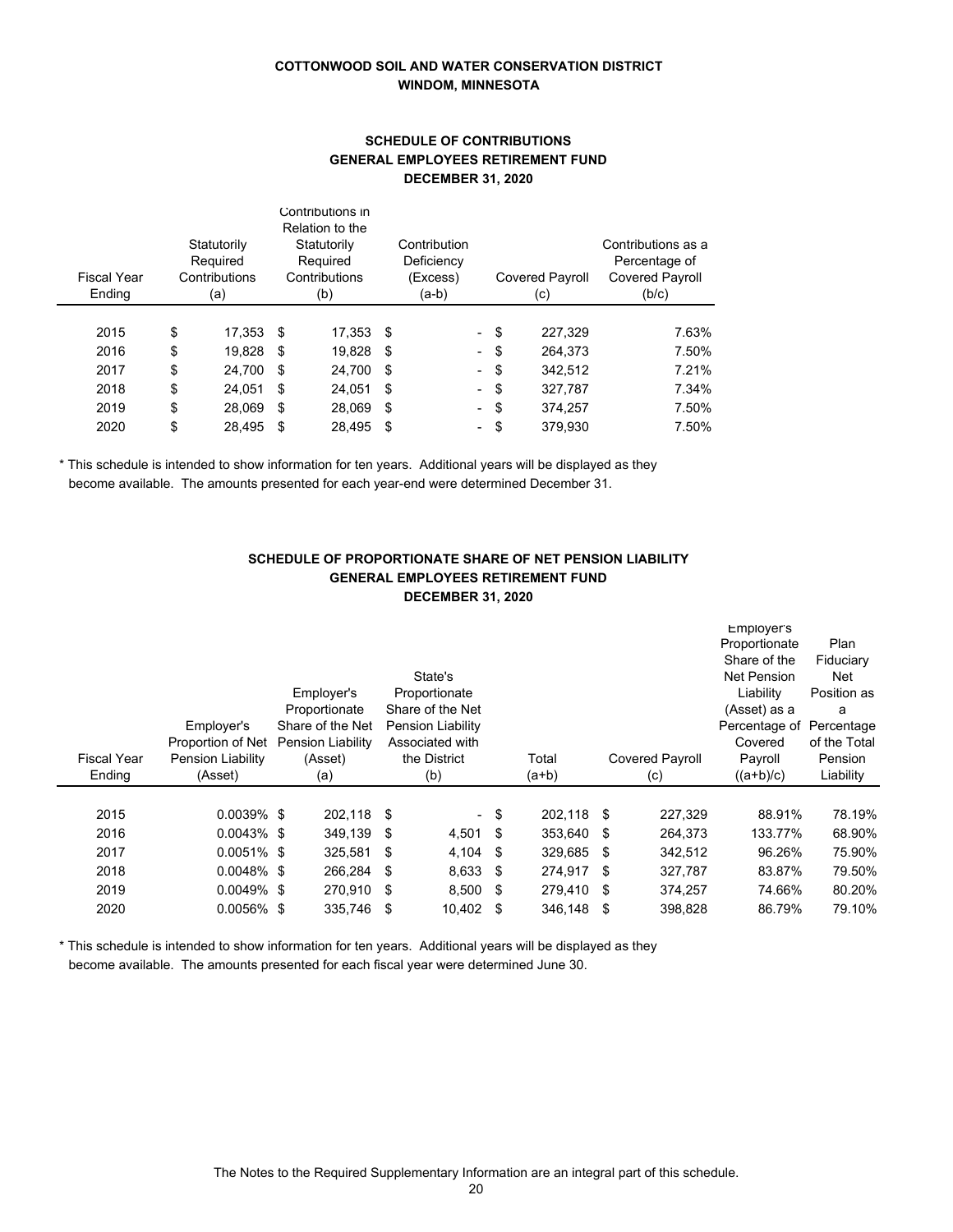### **COTTONWOOD SOIL AND WATER CONSERVATION DISTRICT NOTES TO THE REQUIRED SUPPLEMENTARY INFORMATION GENERAL EMPLOYEE RETIREMENT FUND DECEMBER 31, 2020**

### **NOTE 1 – CHANGES IN SIGNIFICANT PLAN PROVISIONS, ACTUARIAL METHODS, AND ACTUARIAL ASSUMPTIONS**

2020 -

- The price inflation assumption was decreased from 2.50 percent to 2.25 percent.
- The payroll growth assumption was decreased from 3.25 percent to 3.00 percent.
- Assumed salary increase rates were changed as recommended in the June 30, 2019 experience study. The net effect is assumed rates that average 0.25 percent less than previous rates.
- Assumed rates of retirement were changed as recommended in the June 30, 2019 experience study. The changes result in more unreduced (normal) retirements and slightly fewer Rule of 90 and early retirements.
- Assumed rates of termination were changed as recommended in the June 30, 2019 experience study. The new rates are based on service and are generally lower than the previous rates for year 2-5 and slightly higher thereafter.
- Assumed rates of disability were changed as recommended in the June 30, 2019 experience study. The change results in fewer predicted disability retirements for males and females.
- The base mortality table for healthy annuitants and employees was changed from the RP-2014 table to the Pub-2010 General Mortality table, with adjustments. The base mortality table for disabled annuitants was changed from the RP-2014 disabled annuitant mortality table to the PUB-2010 General/Teacher disabled annuitant mortality table, with adjustments.
- The mortality improvement scale was changed from Scale MP-2018 to Scale MP-2019.
- The assumed spouse age difference was changed from two years older for females to one year older.
- The assumed number of married male new retirees electing the 100.00 percent Joint & Survivor option changed from 35.00 percent to 45.00 percent. The assumed number of married female new retirees electing the 100.00 percent Joint & Survivor option changed from 15.00 percent to 30.00 percent. The corresponding number of married new retirees electing the Life annuity option was adjusted accordingly.

2019 - The mortality project scale was changed from MP-2017 to MP-2018.

2018 - The mortality projection scale was changed from MP-2015 to MP-2017. The assumed benefit increase was changed from 1.00 percent per year through 2044 and 2.50 percent per year thereafter to 1.25 percent per year.

2017 - The Combined Service Annuity (CSA) loads were changed from 0.80 percent for active members and 60.00 percent for vested and non-vested deferred members. The revised CSA loads are now 0.00 percent for active member liability, 15.00 percent for vested deferred member liability and 3.00 percent for non-vested deferred member liability. The assumed post-retirement benefit increase rate was changed from 1.00 percent per year for all years to 1.00 percent per year through 2044 and 2.50 percent per year thereafter.

2016 - The assumed post-retirement benefit increase rate was changed from 1.00 percent per year through 2035 and 2.50 percent per year thereafter to 1.00 percent for year for all future years. The assumed investment return was changed from 7.90 percent to 7.50 percent. The single discount rate was changed from 7.90 percent to 7.50 percent. Other assumptions were changed pursuant to the experience study dated June 30, 2015. The assumed future salary increases, payroll growth and inflation were decreased by 0.25 percent to 3.25 percent for payroll growth and 2.50 percent for inflation.

2015 - The assumed post-retirement benefit increase rate was changed from 1.00 percent per year through 2030 and 2.50 percent per year thereafter to 1.00 percent per year through 2035 and 2.50 percent per year thereafter.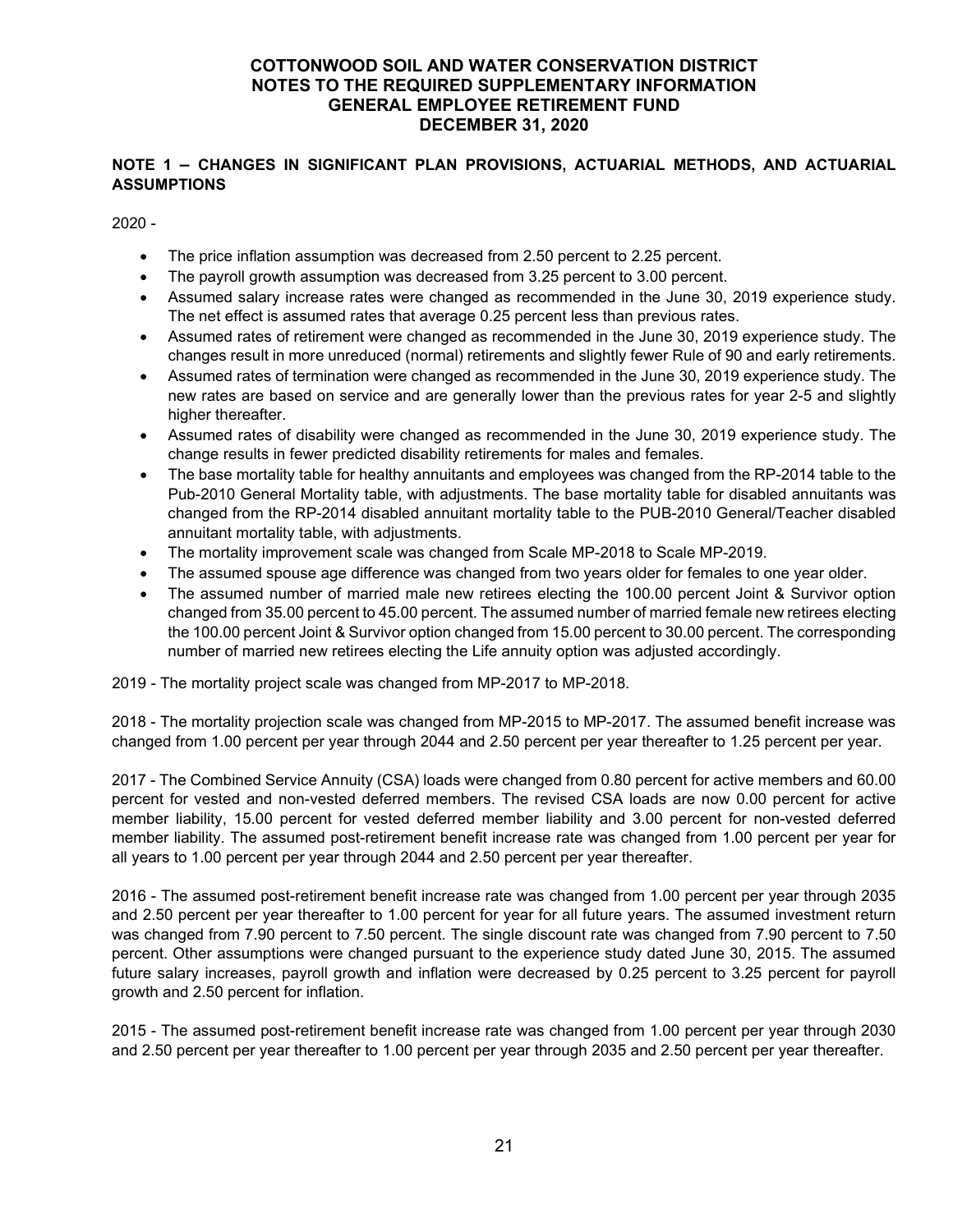### **COTTONWOOD SOIL AND WATER CONSERVATION DISTRICT NOTES TO THE REQUIRED SUPPLEMENTARY INFORMATION (CONTINUED) GENERAL EMPLOYEE RETIREMENT FUND DECEMBER 31, 2020**

### **NOTE 1 – CHANGES IN SIGNIFICANT PLAN PROVISIONS, ACTUARIAL METHODS, AND ACTUARIAL ASSUMPTIONS (CONTINUED)**

2020 - Augmentation for current privatized members was reduced to 2.00 percent for the period July 1, 2020 through December 31, 2023 and 0.00 percent after. Augmentation was eliminated for privatizations occurring after June 30, 2020.

2019 - The employer supplemental contribution was changed prospectively, decreasing from \$31.0 million to \$21.0 million per year. The State's special funding contribution was changed prospectively, requiring \$16.0 million due per year through 2031.

2018 - The augmentation adjustment in early retirement factors is eliminated over a five-year period starting July 1, 2019, resulting in actuarial equivalence after June 30, 2024. Interest credited on member contributions decreased from 4.00 to 3.00 percent, beginning July 1, 2018. Deferred augmentation was changed to 0.00 percent, effective January 1, 2019. Augmentation that has already accrued for deferred members will still apply. Contribution stabilizer provisions were repealed. Postretirement benefit increases were changed from 1.00 percent per year with a provision to increase to 2.50 percent upon attainment of 90.00 percent funding ratio to 50.00 percent of the Social Security Cost of Living Adjustment, not less than 1.00 percent and not more than 1.50 percent, beginning January 1, 2019. For retirements on or after January 1, 2024, the first benefit increase is delayed until the retiree reaches normal retirement age; does not apply to Rule of 90, disability benefit recipients, or survivors. Actuarial equivalent factors were updated to reflect revised mortality and interest assumptions.

2017 - The State's contribution for the Minneapolis Employees Retirement Fund equals \$16.0 million in 2017 and 2018, and \$6.0 million thereafter. The Employer Supplemental Contribution for the Minneapolis Employees Retirement Fund changed from \$21.0 million to \$31.0 million in calendar years 2019 to 2031. The state's contribution changed from \$16.0 million to \$6.0 million in calendar years 2019 to 2031.

2015 - On January 1, 2015, the Minneapolis Employees Retirement Fund was merged into the General Employees Fund, which increased the total pension liability by \$1.1 billion and increased the fiduciary plan net position by \$892 million. Upon consolidation, state and employer contributions were revised.

### **NOTE 2 – BUDGETARY INFORMATION**

Annual budgets are adopted on a basis consistent with accounting principles generally accepted in the United States of America. Each fall, the Board of Supervisors adopts an annual budget for the following year for the General Fund. Any modifications in the adopted budget can be made upon request of and approval by the Board of Supervisors. All annual appropriations lapse at fiscal year-end. Legal budgetary control is at the fund level.

Excess of expenditures over budget – The General Fund had expenditures in excess of budget for the year as follows: Expenditures \$1,234,689; Budget \$788,223; Excess \$446,466.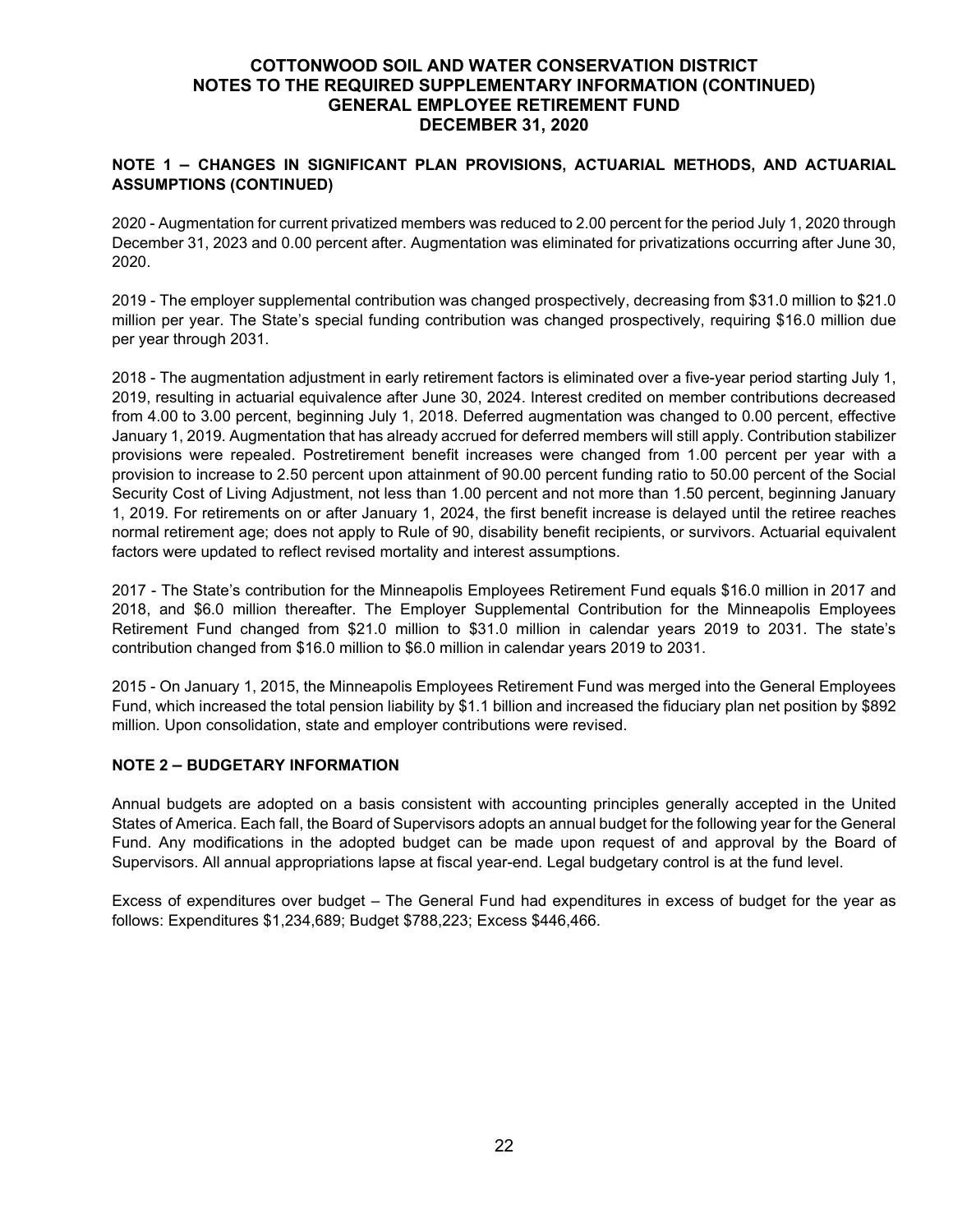**PETERSON COMPANY LTD.**<br>CERTIFIED PUBLIC ACCOUNTANTS 570 Cherry Drive | Waconia, Minnesota 55387

# **INDEPENDENT AUDITOR'S REPORT ON MINNESOTA LEGAL COMPLIANCE**

To the Board of Supervisors Cottonwood Soil and Water Conservation District Windom, Minnesota

We have audited, in accordance with auditing standards generally accepted in the United States of America and the standards applicable to financial audits contained in *Government Auditing Standards*, issued by the Comptroller General of the United States, the financial statements of the governmental activities and the general fund of Cottonwood Soil and Water Conservation District as of and for the year ended December 31, 2020, and the related notes to the financial statements, which collectively comprise the Cottonwood Soil and Water Conservation District's basic financial statements, and have issued our report thereon dated November 24, 2021.

In connection with our audit, nothing came to our attention that caused us to believe that the Cottonwood Soil and Water Conservation District failed to comply with the provisions of the contracting and bidding, deposits and investments, conflicts of interest, claims and disbursements, and miscellaneous provisions of the *Minnesota Legal Compliance Audit Guide for Other Political Subdivisions,* promulgated by the State Auditor pursuant to Minnesota Statutes 6.65*,* insofar as they relate to accounting matters. However, our audit was not directed primarily toward obtaining knowledge of such noncompliance. Accordingly, had we performed additional procedures; other matters may have come to our attention regarding the Cottonwood Soil and Water Conservation District's noncompliance with the above referenced provisions, insofar as they relate to accounting matters.

The purpose of this report is solely to describe the scope of our testing of compliance and the results of that testing, and not to provide an opinion on compliance. Accordingly, this communication is not suitable for any other purpose.

*Peterson Company Ltd*

PETERSON COMPANY LTD Certified Public Accountants Waconia, Minnesota

November 24, 2021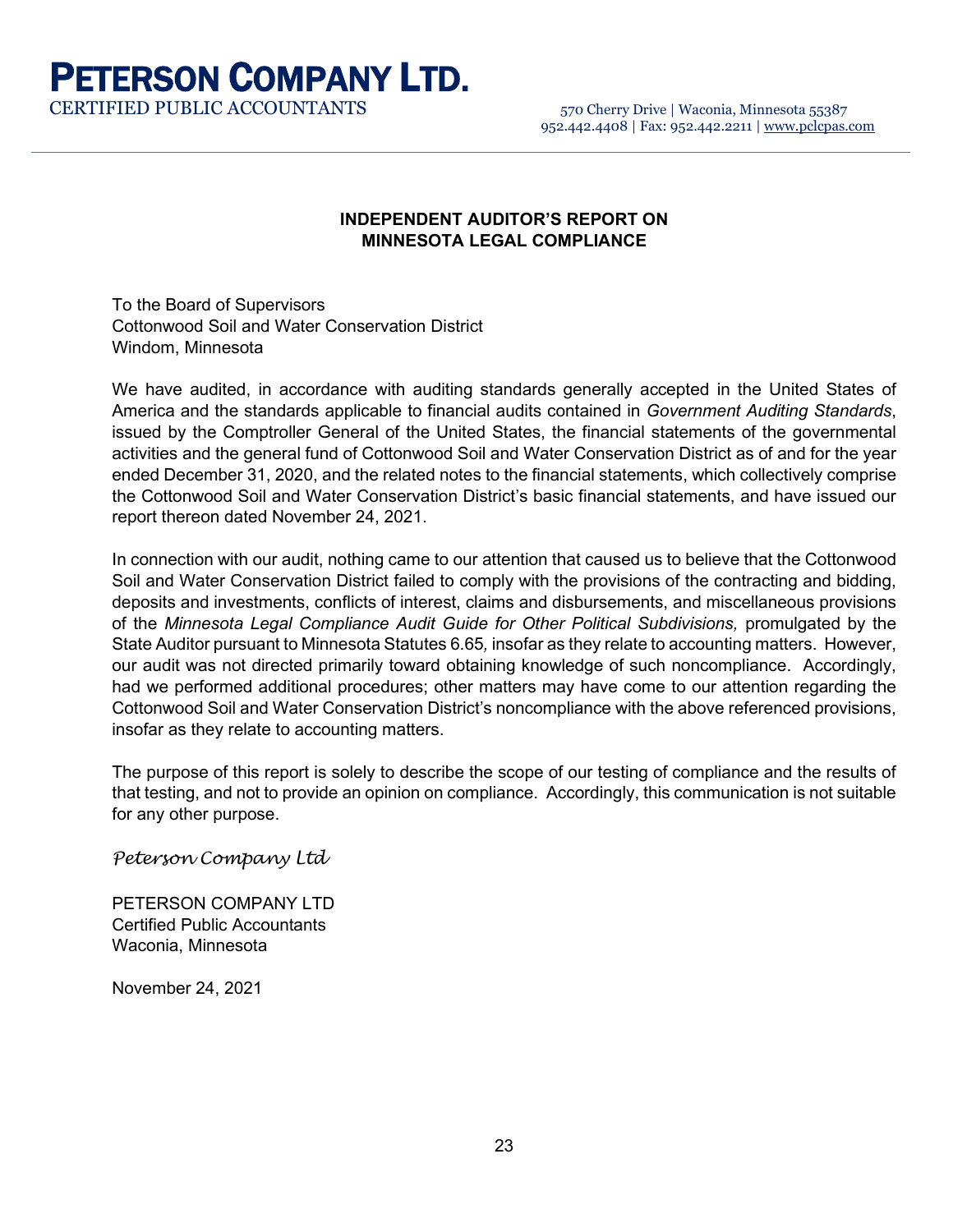# **INDEPENDENT AUDITOR'S REPORT ON INTERNAL CONTROL OVER FINANCIAL REPORTING AND ON COMPLIANCE AND OTHER MATTERS BASED ON AN AUDIT OF FINANCIAL STATEMENTS PERFORMED IN ACCORDANCE WITH** *GOVERNMENT AUDITING STANDARDS*

To the Board of Supervisors Cottonwood Soil and Water Conservation District Windom, Minnesota

We have audited, in accordance with the auditing standards generally accepted in the United States of America and the standards applicable to financial audits contained in *Government Auditing Standards,* issued by the Comptroller General of the United States*,* the financial statements of the governmental activities and the general fund of Cottonwood Soil and Water Conservation District as of and for the year ended December 31, 2020, and the related notes to the financial statements, which collectively comprise the Cottonwood Soil and Water Conservation District's basic financial statements, and have issued our report thereon dated November 24, 2021.

## **Internal Control Over Financial Reporting**

In planning and performing our audit of the financial statements, we considered Cottonwood Soil and Water Conservation District's internal control over financial reporting as a basis for designing audit procedures that are appropriate in the circumstances for the purpose of expressing our opinions on the financial statements, but not for the purpose of expressing an opinion on the effectiveness of the Cottonwood Soil and Water Conservation District's internal control over financial reporting. Accordingly, we do not express an opinion on the effectiveness of the Cottonwood Soil and Water Conservation District's internal control over financial reporting.

A deficiency in internal control over financial reporting exists when the design or operation of a control does not allow management or employees, in the normal course of performing their assigned functions, to prevent, or detect and correct, misstatements on a timely basis. A material weakness is a deficiency, or combination of deficiencies, in internal control over financial reporting such that there is a reasonable possibility that a material misstatement of the entity's financial statements will not be prevented, or detected and corrected, on a timely basis. A significant deficiency is a deficiency, or combination of deficiencies, in internal control over financial reporting that is less severe than a material weakness, yet important enough to merit attention by those charged with governance.

Our consideration of internal control over financial reporting was for the limited purpose described in the first paragraph of this section and was not designed to identify all deficiencies in internal control over financial reporting that might be material weaknesses or significant deficiencies. Given these limitations, during our audit, we did not identify any deficiencies in internal control over financial reporting that we consider to be material weaknesses. We did identify a deficiency in internal control over financial reporting, described in the accompanying Schedule of Findings and Responses as item 2020-001, that we consider to be a significant deficiency.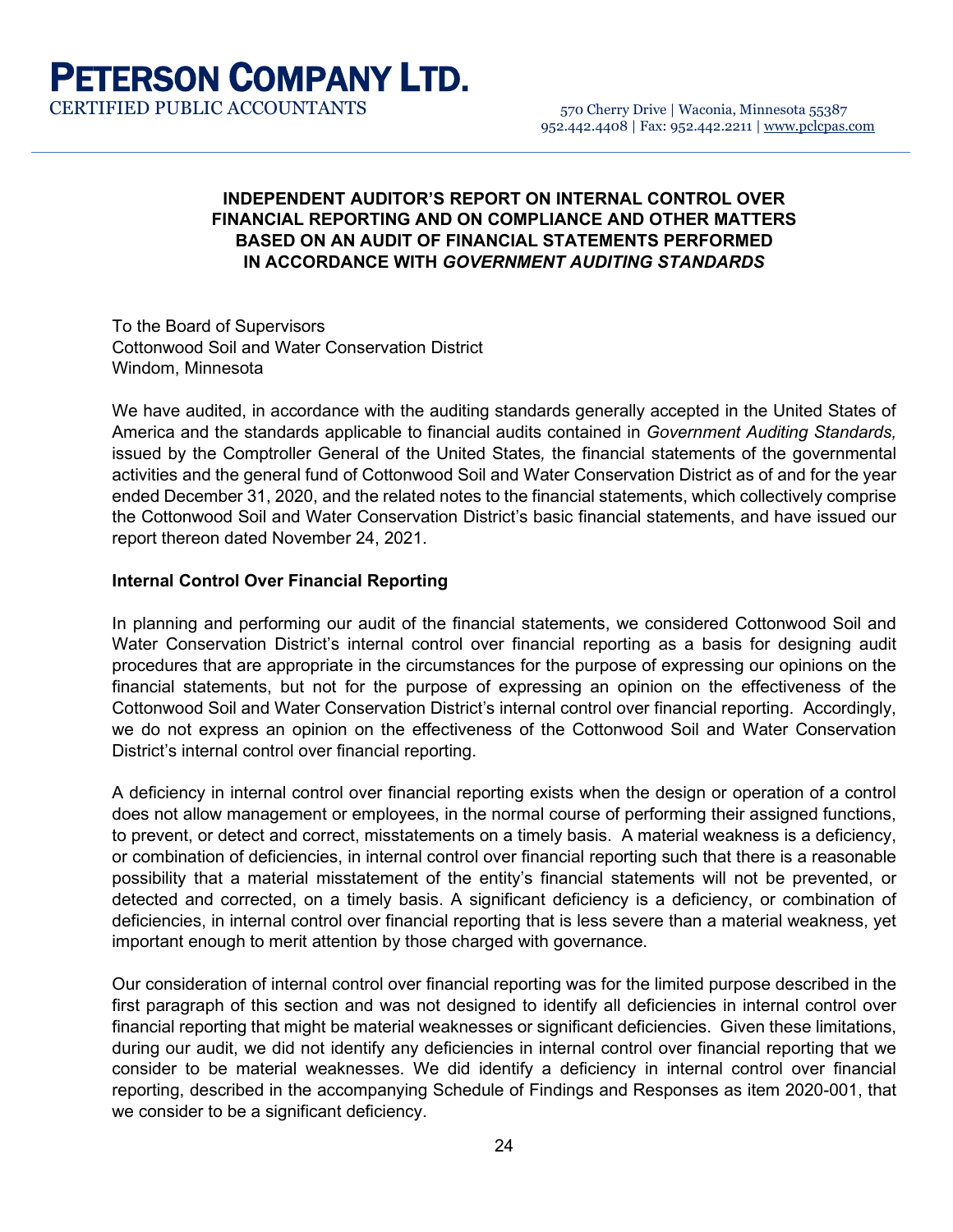## **Compliance and Other Matters**

As part of obtaining reasonable assurance about whether Cottonwood Soil and Water Conservation District's financial statements are free from material misstatement, we performed tests of its compliance with certain provisions of laws, regulations, contracts, and grant agreements, noncompliance with which could have a direct and material effect on the determination of financial statements. However, providing an opinion on compliance with those provisions was not an objective of our audit and, accordingly, we do not express such an opinion. The results of our tests disclosed no instances of noncompliance or other matters that are required to be reported under *Government Auditing Standards*.

## **Cottonwood Soil and Water Conservation District's Response to Finding**

Cottonwood Soil and Water Conservation District's response to the finding identified in our audit has been included in the Schedule of Findings and Responses. The Cottonwood Soil and Water Conservation District's response was not subjected to the auditing procedures applied in the audit of the financial statements and, accordingly, we express no opinion on it.

## **Purpose of this Report**

The purpose of this report is solely to describe the scope of our testing of internal control over financial reporting and compliance and the results of that testing, and not to provide an opinion on the effectiveness of the entity's internal control over financial reporting or on compliance. This report is an integral part of an audit performed in accordance with *Government Auditing Standards* in considering the entity's internal control and compliance. Accordingly, this communication is not suitable for any other purpose.

*Peterson Company Ltd*

PETERSON COMPANY LTD Certified Public Accountants Waconia, Minnesota

November 24, 2021